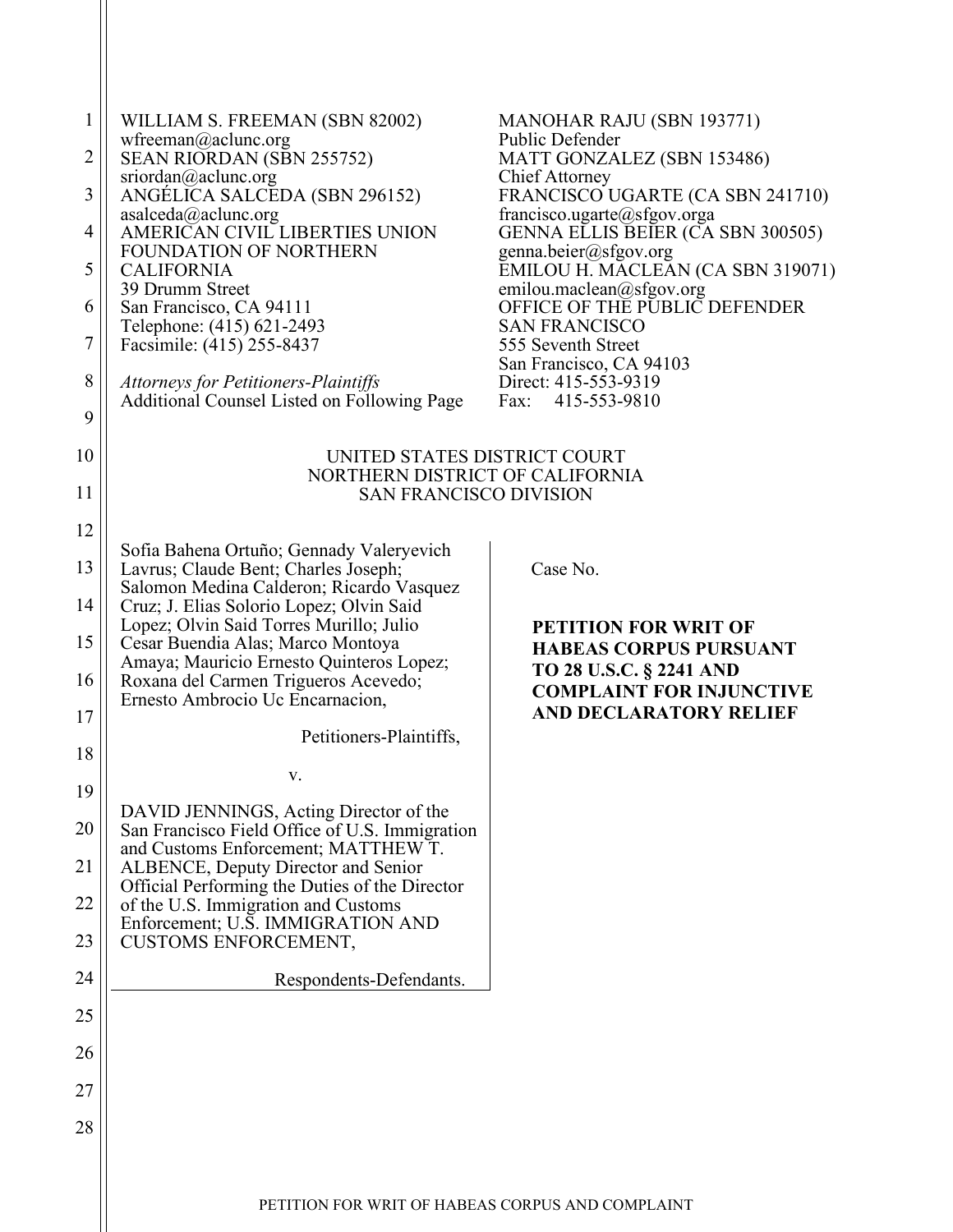| $\mathbf{1}$    | BREE BERNWANGER** (NY SBN 5036397)<br>bbernwanger@lccrsf.org                         | JORDAN WELLS (SBN 326491)<br>jwells@aclusocal.org                                   |
|-----------------|--------------------------------------------------------------------------------------|-------------------------------------------------------------------------------------|
| 2               | TIFANEI RESSL-MOYER* (SBN 319721)<br>tresslmoyer@lccrsf.org                          | STEPHANIE PADILLA (SBN 321568)<br>spadilla@aclusocal.org                            |
| 3               | HAYDEN RODARTE* (SBN 329432)<br>hrodarte@lccrsf.org                                  | MICHAEL KAUFMAN (SBN 254575)<br>mkaufman@aclusocal.org                              |
| 4               | <b>LAWYERS' COMMITTEE FOR</b>                                                        | AMERICAN CIVIL LIBERTIES UNION                                                      |
| 5               | <b>CIVIL RIGHTS OF</b><br>SAN FRANCISCO BAY AREA<br>131 Steuart St #400              | FOUNDATION OF SOUTHERN<br><b>CALIFORNIA</b><br>1313 West Eighth Street              |
| 6               | San Francisco, CA 94105                                                              | Los Angeles, CA 90017                                                               |
| 7               | Telephone: (415) 814-7631                                                            | Telephone: (213) 977-9500<br>Facsimile: (213) 977-5297                              |
| 8               | JUDAH LAKIN (SBN 307740)<br>judah@lakinwille.com<br>AMALIA WILLE (SBN 293342)        | Attorneys for Petitioners-Plaintiffs<br>*Admission to the bar of this Court Pending |
| 9               | amalia@laking will e.com                                                             | **Motion for Admission Pro Hac Vice<br>Forthcoming                                  |
| 10              | <b>LAKIN &amp; WILLE LLP</b><br>1939 Harrison Street, Suite 420<br>Oakland, CA 94612 |                                                                                     |
| 11              | Telephone: (510) 379-9216<br>Facsimile: (510) 379-9219                               |                                                                                     |
| 12              |                                                                                      |                                                                                     |
| 13              |                                                                                      |                                                                                     |
| 14              |                                                                                      |                                                                                     |
| 15              |                                                                                      |                                                                                     |
| 16              |                                                                                      |                                                                                     |
| 17              |                                                                                      |                                                                                     |
| 18              |                                                                                      |                                                                                     |
| 19              |                                                                                      |                                                                                     |
| 20              |                                                                                      |                                                                                     |
| $\overline{21}$ |                                                                                      |                                                                                     |
| $\overline{22}$ |                                                                                      |                                                                                     |
| 23              |                                                                                      |                                                                                     |
| 24              |                                                                                      |                                                                                     |
| 25              |                                                                                      |                                                                                     |
| $\overline{26}$ |                                                                                      |                                                                                     |
| 27              |                                                                                      |                                                                                     |
| 28              |                                                                                      |                                                                                     |
|                 |                                                                                      |                                                                                     |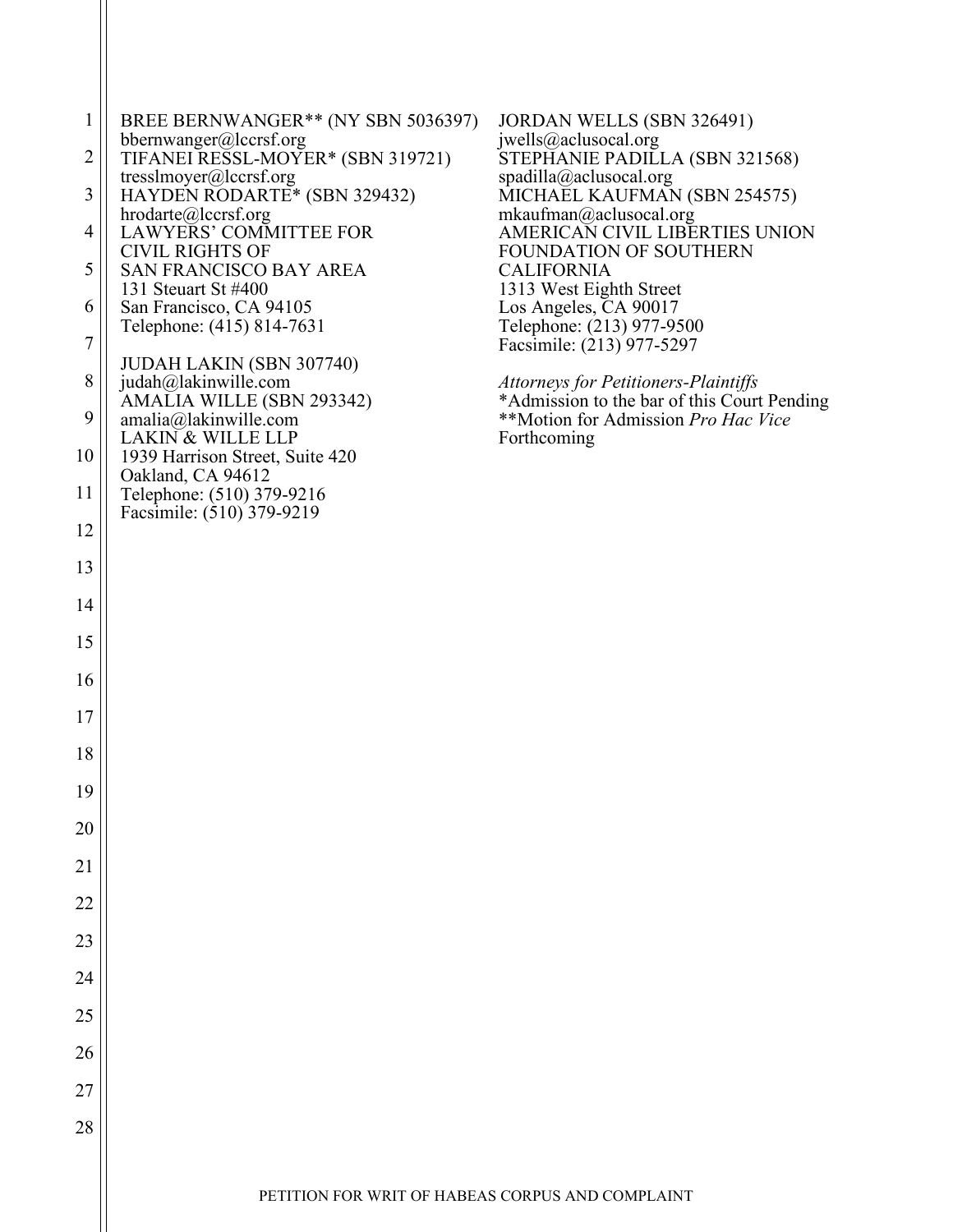| 1              | <b>TABLE OF CONTENTS</b>                                                            |  |  |
|----------------|-------------------------------------------------------------------------------------|--|--|
| $\overline{2}$ |                                                                                     |  |  |
| 3              |                                                                                     |  |  |
| 4              |                                                                                     |  |  |
| 5              |                                                                                     |  |  |
| 6              |                                                                                     |  |  |
| $\overline{7}$ |                                                                                     |  |  |
| 8              |                                                                                     |  |  |
| 9              |                                                                                     |  |  |
| 10             | People Detained at Mesa Verde and Yuba Face an Elevated Risk of COVID-19            |  |  |
| 11             | Population Reduction Through Release, Prioritizing the Release of Those Most        |  |  |
| 12             | Vulnerable to Severe Cases of COVID-19, Will Reduce the Risk of a COVID-19          |  |  |
| 13             |                                                                                     |  |  |
| 14             | Plaintiffs Have a Constitutional Right to Reasonable Safety in Custody 13           |  |  |
| 15             | ICE Has the Authority to Release Detained People in Its Custody.  15                |  |  |
| 16             | This Court Has Authority to Order Plaintiffs' Release to Vindicate Their Fifth      |  |  |
| 17             |                                                                                     |  |  |
| 18             |                                                                                     |  |  |
| 19             |                                                                                     |  |  |
| 20             | Violation of Fifth Amendment Right to Substantive Due Process (Unlawful Punishment; |  |  |
| 21             |                                                                                     |  |  |
| 22             |                                                                                     |  |  |
| 23             |                                                                                     |  |  |
| 24             |                                                                                     |  |  |
| 25             |                                                                                     |  |  |
| 26             |                                                                                     |  |  |
| 27             |                                                                                     |  |  |
| 28             |                                                                                     |  |  |
|                |                                                                                     |  |  |
|                | <b>DETITION EOD WDIT OF HADEAS CODDIIS AND COMBLAINT</b>                            |  |  |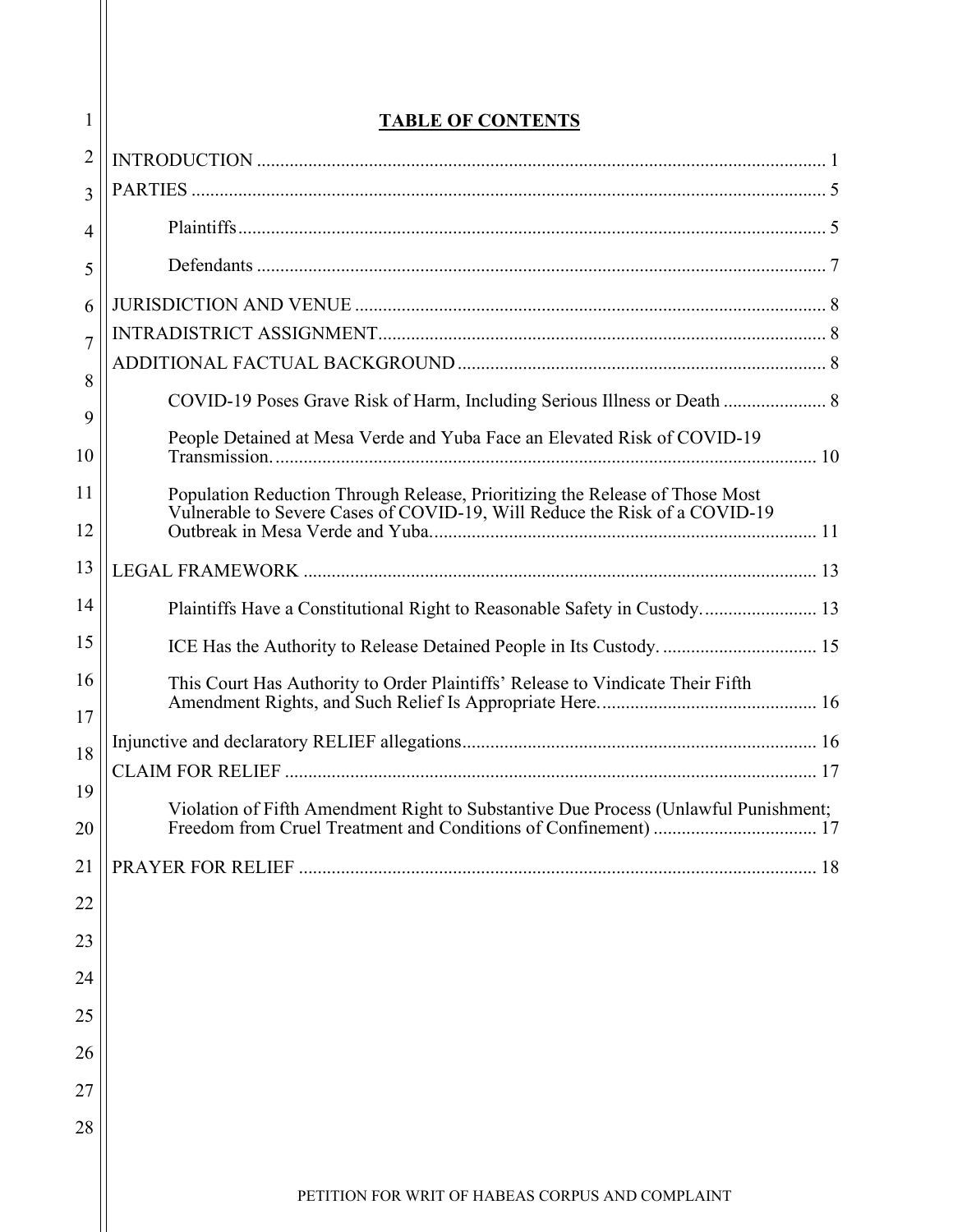#### **INTRODUCTION**

1. This action is being filed in the midst of a rapidly evolving global pandemic of frightening proportions, by immigrants whose continued civil detention by the San Francisco Field Office Defendant U.S. Customs and Immigration Enforcement ("ICE") places them at extraordinary risk of infection, illness, and death.

2. The clock is ticking. On March 22, 2020, the number of worldwide diagnoses of the coronavirus reached 300,000. This is double the number from a week before. The United States has the third largest number of diagnoses in the world. As of Monday, March 22, there were more than 30,000 diagnosed cases within the United States, and more than 375 deaths. By the time this Court reads this complaint, there will be more diagnoses, and more deaths, with no end in sight.

3. It is effectively impossible for Plaintiffs to protect themselves against COVID-19 infection in the two immigration detention centers where ICE is holding them: Mesa Verde ICE Processing Facility ("Mesa Verde") and Yuba County Jail ("Yuba"). Each of the Plaintiffs is of advanced age and/or suffers underlying health conditions which make them particularly vulnerable to severe and rapidly progressing effects of COVID-19, including death. Yet these Plaintiffs remain detained with the general population in both facilities, sleeping in bunks within arms-reach of other detainees and with no choice but to use shared communal dining, bathing, and recreation areas. Facility staff have rebuffed their inquiries about COVID-19 risks and precautions, and Defendants have rejected their attorneys' requests for humanitarian release.

21 22 23 24 25 26 4. During this global pandemic, the Center for Disease Control and Prevention ("CDC") and other public health experts advise that the only effective means of limiting transmission of the virus are practicing "social distancing," with a recommended minimum of six feet between people and reduced frequency of contact, and maintaining rigorous personal hygiene. People in congregate environments places where people live, eat, and sleep in close proximity—face increased risk of contracting COVID-19, as already evidenced by the rapid spread of the virus in cruise ships and nursing homes. For people such as Plaintiffs, who are confined in Mesa Verde and Yuba, it is effectively impossible to engage in the social distancing and hygiene practices necessary to mitigate the risk of transmission.

27 28 5. The grave threats of the spread of COVID-19, and of a spiraling cascade of illness and deaths, have convinced public health and government officials worldwide to undertake extraordinary measures. For

<span id="page-3-0"></span>1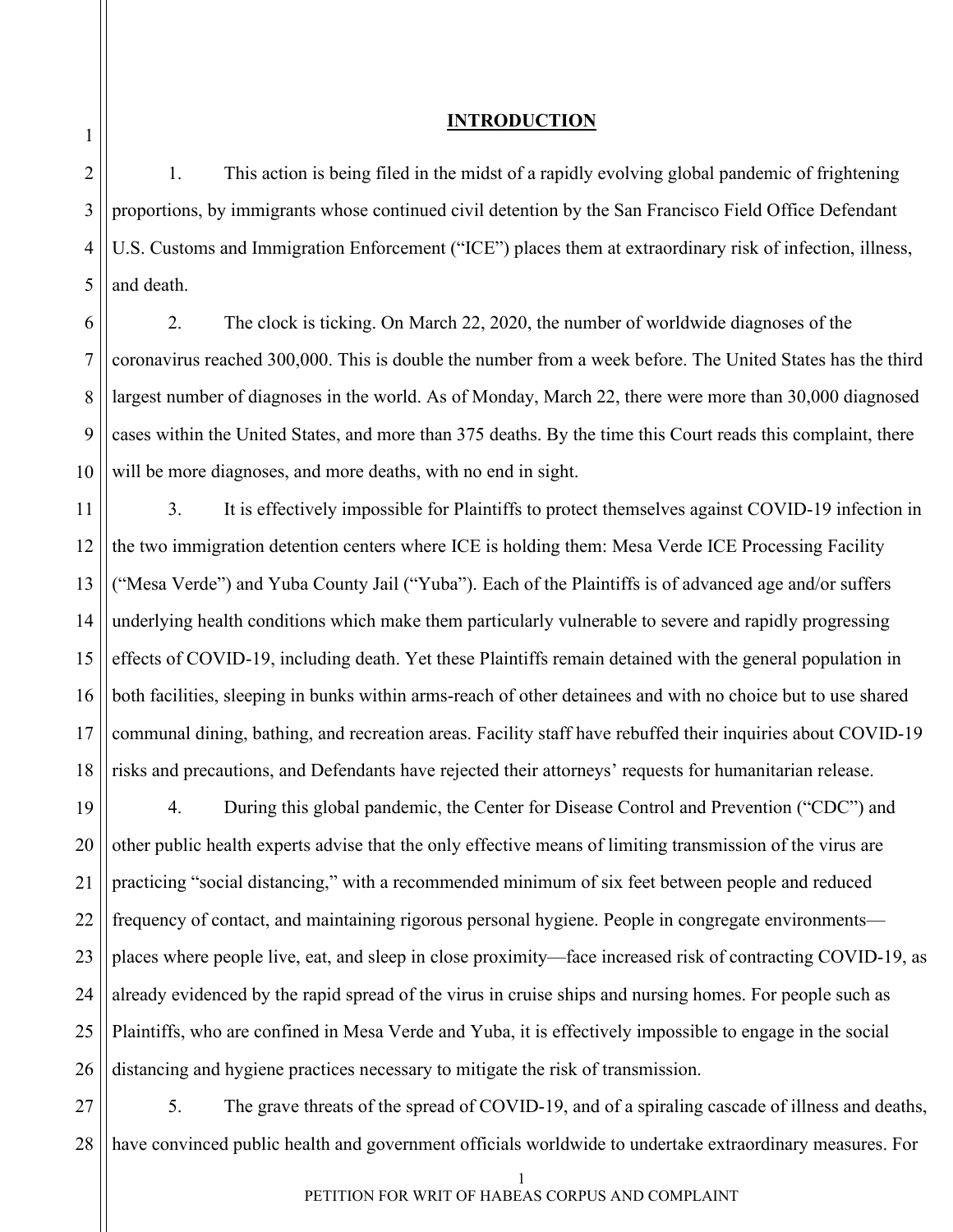1 2 3 4 5 example, within the past week, "shelter in place" orders have been issued throughout the Bay Area, in the State of California, and in a growing number of jurisdictions nationwide, requiring people to severely limit or eliminate non-essential activities and to maintain social distancing of at least six feet from other people to the maximum extent possible. One in four people in the country are now governed by a shelter in place directive. The land borders with Mexico and Canada have largely been sealed to travel deemed "non-essential."

6 7 8 9 10 11 12 13 14 15 16 17 18 19 20 21 22 23 24 6. Recognizing the urgency of present circumstances, judges, prosecutors and correctional authorities across the country have been ordering releases to protect individuals and the public health. Such releases not only protect the people with the greatest vulnerability to serious illness and death COVID-19 from transmission of the virus, they also contribute to greater risk mitigation for all people in custody or working in a prison, jail, or detention center, and reduces the burden on the surrounding region's limited health care infrastructure, as it lessens the likelihood that an overwhelming number of people will become seriously ill from COVID-19 at the same time. Many of California's largest jails have released people detained in the criminal justice system to protect those people and the community from COVID-19. Alameda County's Santa Rita Jail released 300 people. Los Angeles County released over 1,000 people from its jails. The Kern County Jail, located fifteen minutes from Mesa Verde, has released dozens of detainees. Law enforcement and jail officials in New Jersey, New York City, Cleveland, Nashville, Houston, San Antonio, Charlotte, and numerous other jurisdictions are releasing both civil detainees and, in many cases, people serving sentences for criminal convictions, because of the threat COVID-19 poses inside jails. For example, on March 22 the New Jersey Supreme Court issued a consent order presumptively ordering the release of every person serving a county jail sentence by no later than Thursday morning, March  $26<sup>1</sup>$  $26<sup>1</sup>$  $26<sup>1</sup>$  And Magistrate Judge Thomas S. Hixson of this Court recently altered the conditions of bail for an individual to postpone incarceration, after taking into account his risk of vulnerability to the coronavirus. *In the Matter of the Extradition of Alejandro Toledo Manrique*, Case No. 19-mj-71055, 2020 WL 1307109, at \*1 (N. D. Cal. March 19, 2020).

25 26 7. ICE's response to the threats the pandemic poses to immigrants, by contrast, has been abysmal and haphazard. As Californians began to shelter in their homes in compliance with public health

<span id="page-4-0"></span>27 28

<sup>1</sup> Consent Order, *In the Matter of the Request to Commute or Suspend County Jail Sentences*, No. 084230 (N.J. March 22, 2020) available at https://www.aclu-nj.org/files/5415/8496/4744/2020.03.22 - Consent\_Order\_Filed\_Stamped\_Copy-1.pdf.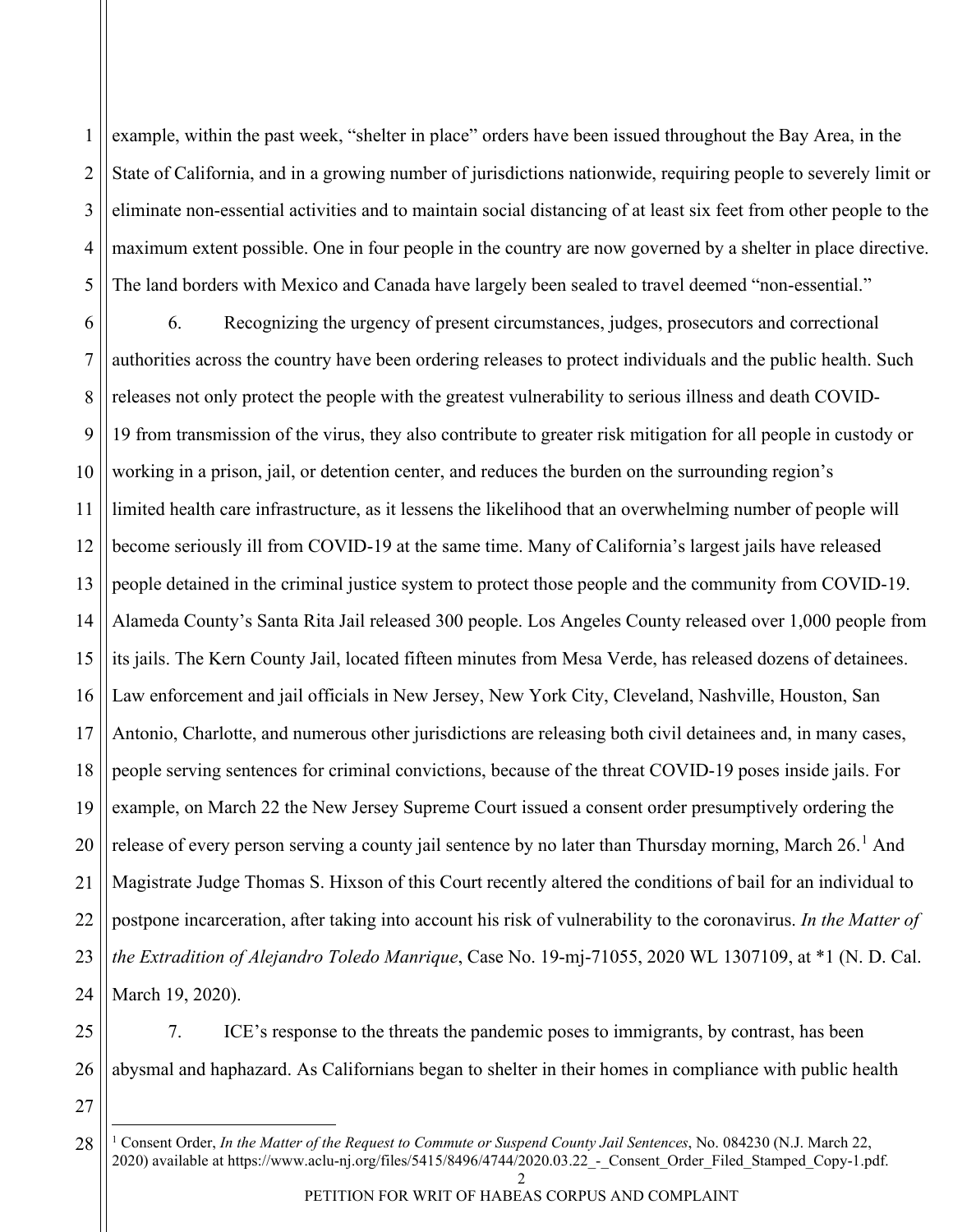1 2 3 4 5 6 7 8 9 10 11 directives to practice social distancing on Monday, March 16, ICE's Los Angeles Field Office executed predawn raids to cram even more immigrants into detention centers. The Field Office Director stated to the L.A. Times: "We couldn't factor this in, right? This COVID-19 and the precautions that everybody's taking . . . . We just have to continue to go with the same game plan that we've been doing."<sup>[2](#page-5-0)</sup> Following public outcry, the next day ICE issued a statement that it would modify its enforcement efforts in apparent recognition of the need for alternatives to detention to protect public health.<sup>[3](#page-5-1)</sup> The day after, however, in response to a lawsuit for the release of vulnerable ICE detainees, the agency again demonstrated its failure to appreciate the threats the COVID-19 pandemic presents, asserting that "Plaintiffs' assertion that detention *per se* poses an increased risk of health complications or death from COVID-19 is purely speculative."[4](#page-5-2) ICE's head-inthe-sand response to the threats of this pandemic will prove deadly to immigrant detainees if it is not remedied through this Court's intervention.

12 13 14 15 16 17 18 19 8. The following day, Thursday, March 19, 2020, two medical subject matter experts for the Department of Homeland Security's Office of Civil Rights and Civil Liberties blew the whistle to Congress, writing "regarding the need to implement immediate social distancing to reduce the likelihood of exposure to detainees, facility personnel, and the general public, *it is essential to consider releasing all detainees who do not pose an immediate risk to public safety.*"[5](#page-5-3) On multiple occasions since at least February 25, 2020, these experts had sounded the alarm within the agency on the imminent risks to the health of immigrant detainees and the public at large presented by COVID-19 unless swift mitigation measures, including decreasing the number of immigrant detainees, are taken.

20 21 22 23 24 9. Inside the facilities, moreover, immigrants say that ICE is not consistently taking even the less aggressive precautionary measures the agency claims it is taking. To take one critical example, ICE is introducing daily new detainees in with the general population without any mandatory quarantine period. This echoes a concern of the two DHS experts, who say that "the track record of ICE facilities implementing [early screening, testing, isolation and quarantine] protocols historically has been inconsistent." Moreover,

<sup>3</sup> https://www.ice.gov/covid19.

<sup>25</sup>

<span id="page-5-0"></span><sup>26</sup> <sup>2</sup> https://www.latimes.com/california/story/2020-03-17/for-ice-agents-its-business-as-unusual-day-after-sweeping-coronavirusorder

<span id="page-5-3"></span><span id="page-5-2"></span><span id="page-5-1"></span><sup>27</sup> <sup>4</sup> Respondents—Defendants' Opposition at 8, Dawson v. Asher, ECF No. 28, Case No. 20-0409 (W.D. Wash. Mar. 18, 2020). <sup>5</sup> Letter from Scott A. Allen, MD and Josiah Rich, MD, MPH to Congressional Committee Chairpersons, dated Mar. 19, 2020,

<sup>28</sup> available at<https://assets.documentcloud.org/documents/6816336/032020-Letter-From-Drs-Allen-Rich-to-Congress-Re.pdf> (emphasis in original).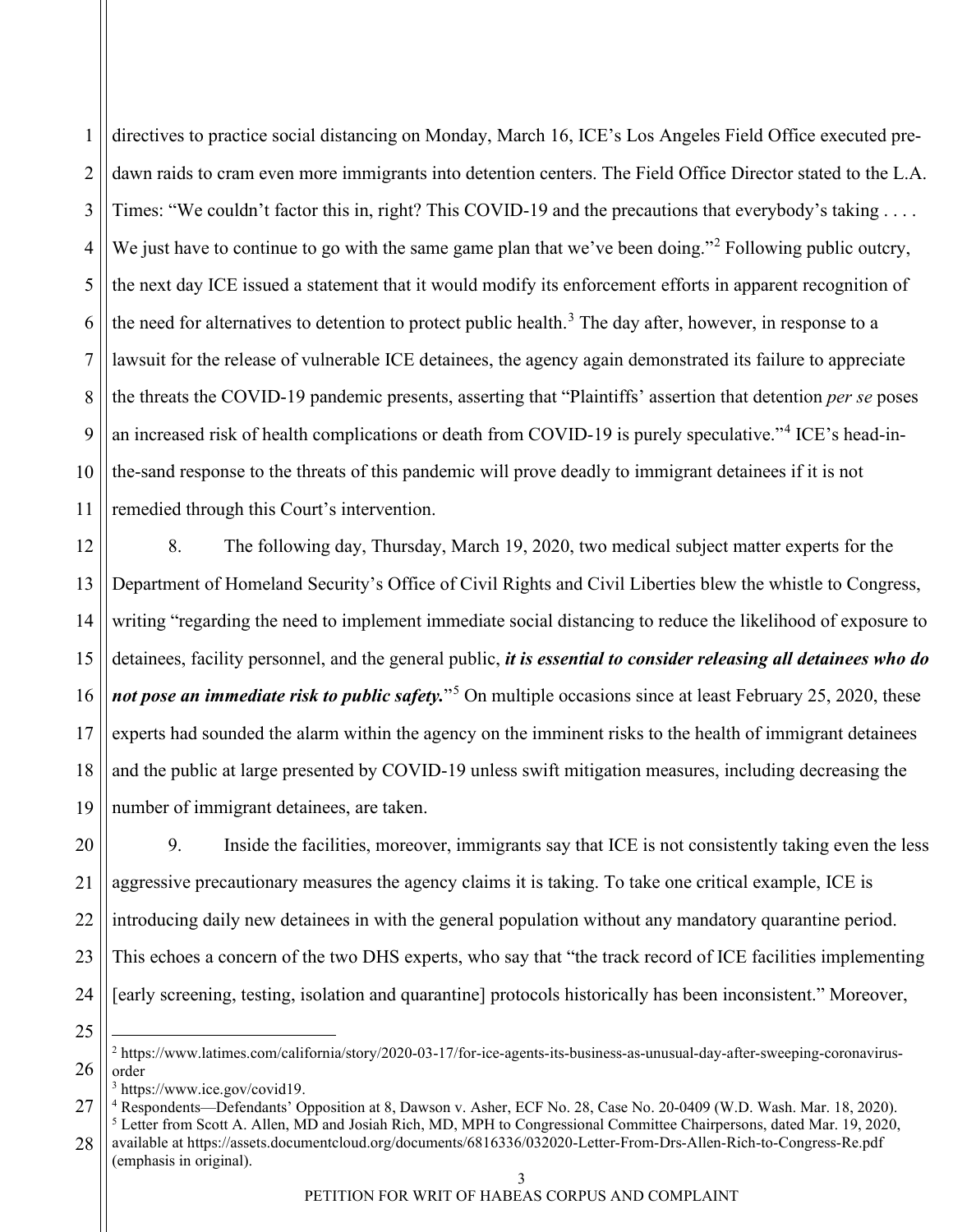1 2 3 even if ICE was consistently taking these precautions, the DHS experts have explained that they "won't be enough" without rapidly "releas [ing] those who do not pose an immediate danger to public safety."<sup>[6](#page-6-0)</sup> Defendants stubbornly refuse to heed the advice of public health experts, including their own.

4 5 6 7 10. Plaintiffs, like all civil immigration detainees, are not being detained pursuant to a conviction of any offense. Although some of the Plaintiffs have prior criminal histories, they have completed their sentences. Rather, they are currently in *civil* detention because they are awaiting the completion of their immigration proceedings.

8 9 10 11 12 13 14 11. ICE has significant discretion to release immigration detainees, *see* 8 U.S.C. § 1226(a), and has a long-standing practice of releasing for humanitarian reasons even those whose detention has been mandated under particular immigration detention statutes, *see* 8 U.S.C. §§ 1182(d)(5); 1225(b); 1226(c). According to John Sandweg, a former acting head of ICE, "[t]he overwhelming majority of people in ICE detention don't pose a threat to public safety and are not an unmanageable flight risk."<sup>[7](#page-6-1)</sup> ICE also regularly uses alternatives to detention, such as electronic ankle monitors and telephonic monitoring, under appropriate circumstances.

15 16 17 18 19 20 21 22 23 24 25 12. Even where a statute mandates a person's detention, it is settled law that ICE cannot detain a person if that application of the statute violates the Constitution. Defendants cannot justify continuing to subject Plaintiffs to extraordinary risk of illness and death with any legitimate government objective, particularly in light of the alternatives available to them. The danger posed by Plaintiffs' detention during the current outbreak of COVID-19 is "so grave that it violates contemporary standards of decency to expose anyone unwillingly to such a risk" and violates their constitutional right to safety in government custody. *Helling v. McKinney*, 509 U.S. 25, 36 (1993). Plaintiffs bring this action to remedy grave violations of their constitutional rights that imminently threaten them with serious illness and death. 13. Unless this Court intervenes to order the release of the Plaintiffs, they, along with many other detained individuals, will face dramatically increased chances of contracting COVID-19, becoming seriously ill, and dying.

<sup>6</sup> *See*, "We must release prisoners to lessen the spread of coronavirus," Washington Post

<span id="page-6-0"></span><sup>27</sup> https://www.washingtonpost.com/opinions/2020/03/17/we-must-release-prisoners-lessen-spread-coronavirus/.

<span id="page-6-1"></span><sup>28</sup> 7 Camilo Montoya-Galvez, *Powder Kegs: Calls Grow for ICE to Release Immigrants to Avoid Coronavirus Outbreak*, CBS News, Mar. 19, 2020[, https://www.cbsnews.com/amp/news/coronavirus-ice-release-immigrants-detention](https://www.cbsnews.com/amp/news/coronavirus-ice-release-immigrants-detention-outbreak/?__twitter_impression=true)outbreak/? twitter\_impression=true.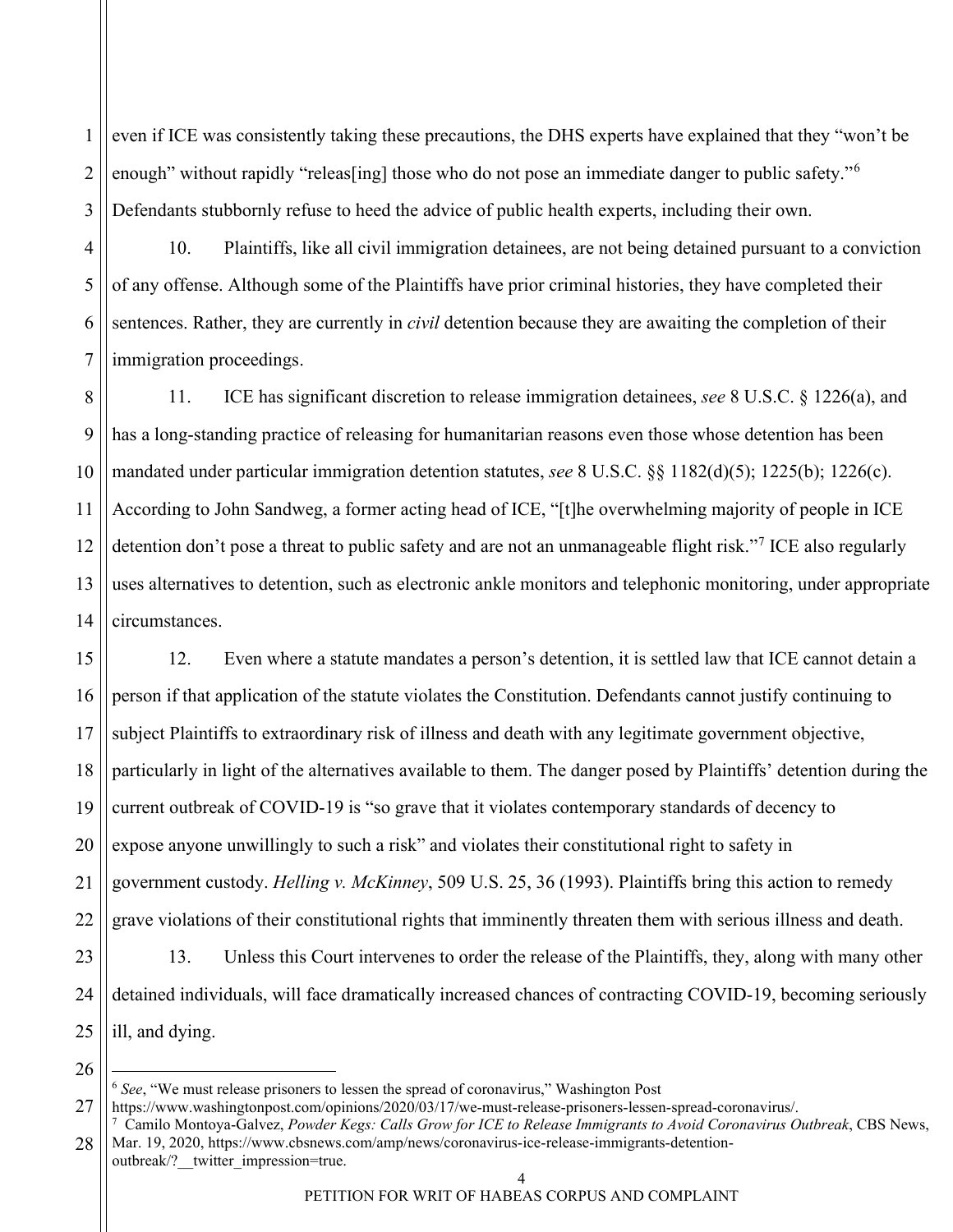#### **PARTIES**

## <span id="page-7-1"></span><span id="page-7-0"></span>**Plaintiffs**

14. Plaintiff Sofia Bahena Ortuño is a 64-year-old woman who suffers from hypothyroidism and diabetes. Ms. Bahena Ortuño is currently in civil detention at Mesa Verde pending her application for withholding of removal, which is based on her fear of return following her son's murder. She has six U.S. citizen grandchildren whom she helps support. She cries every day because of her concerns about COVID-19 and her health; she does not want to die in detention without seeing her family.

15. Plaintiff Gennady Valeryevich Lavrus is a 43-year-old Russian national and son of a U. S. citizen. He has now been in civil detention at Yuba for over one year. Mr. Lavrus suffers from diabetes and hypertension. His diabetes causes him dizziness and has led to neuropathy in his feet. His U.S. citizen mother awaits his release to care for him.

16. Plaintiff Claude Bent is a 58-year-old Lawful Permanent Resident ("LPR") originally from Jamaica. He is the father of 3 United States citizen children and has extensive immediate U. S. citizen and LPR family. He is currently in civil detention at Mesa Verde and awaiting his next immigration court hearing after remand from the Ninth Circuit. He suffers from severe asthma and is forced to clean his own and communal spaces in cramped conditions. His mother and brother in Washington D.C. await his release to care for him.

17. Plaintiff Charles Joseph is a 34-year-old Fijian national who has resided lawfully in the United States for nearly twenty years. He is currently in civil detention pending his immigration proceedings at Mesa Verde. Mr. Joseph suffers from asthma and was exposed to tuberculosis while in detention. His U.S. citizen wife, mother, and children await him at home.

18. Plaintiff Salomon Medina Calderon is a 56-year-old Mexican national, father of 6, grandfather of 6, and husband of 38 years, residing in the United States for the last 35 years. He is currently in civil detention at Yuba, pending his immigration proceedings. Mr. Medina Calderon suffers from diabetes and diabetes-related organ complications, near-complete blindness, and severe anemia. His wife and family await his release to care for him at their home in Greenfield, CA.

19. Plaintiff Ricardo Vasquez Cruz is a 45-year-old Salvadoran national who fled his country of birth after criminal gangs murdered his brother. He received Temporary Protected Status which he held until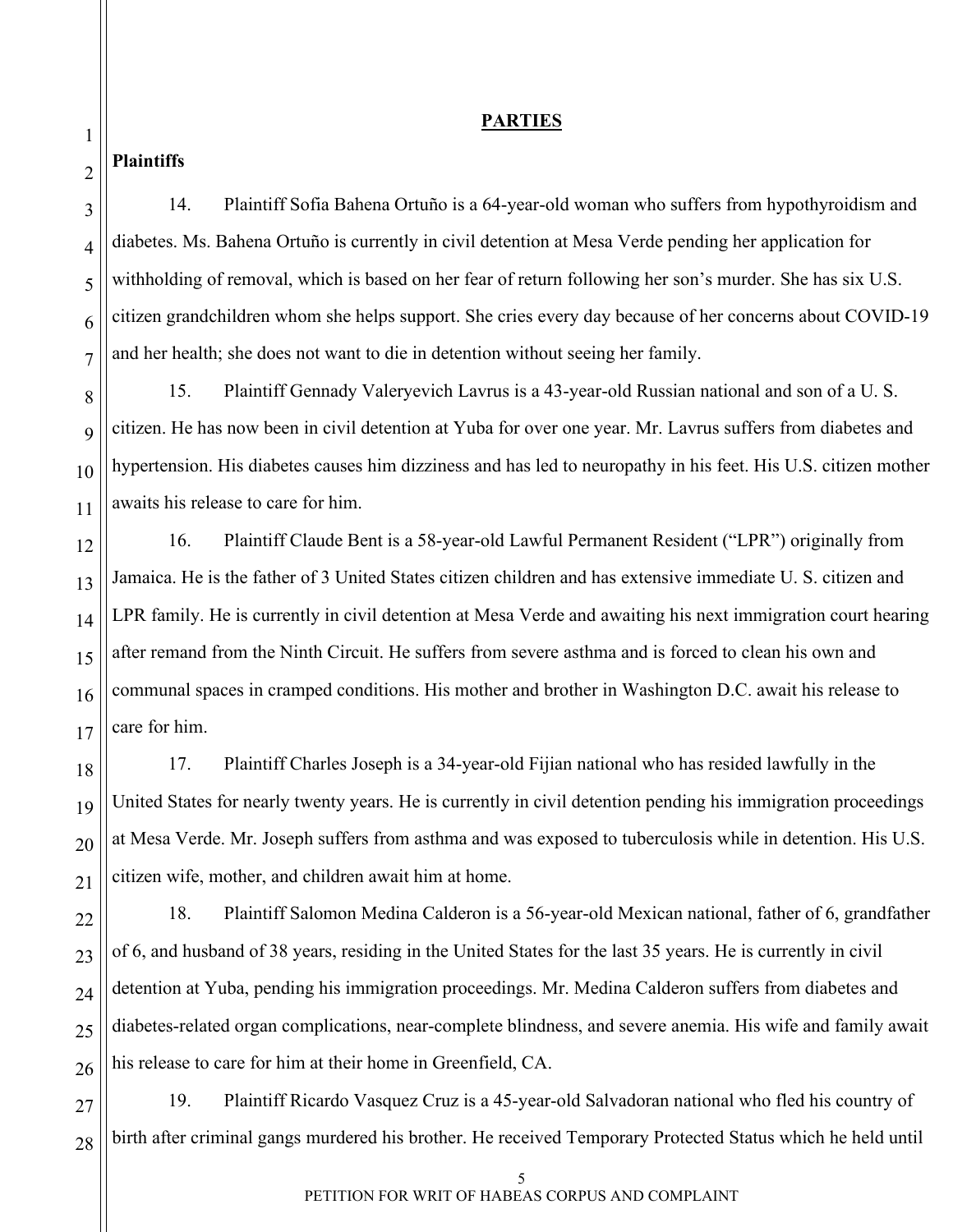1 2 3 4 2018. Mr. Vasquez Cruz is currently in civil detention at Yuba County Jail while his immigration case is pending review at the Ninth Circuit Court of Appeals. He suffers from diabetes, which often causes him to feel weak and exhausted. His U.S. citizen son, who was abandoned by his mother, is ready to welcome him home.

5

6

7

8

9

20. Plaintiff J. Elias Solorio Lopez is an 82-year old Mexican national and U.S. lawful permanent resident. Mr. Solorio Lopez is currently in civil detention at Mesa Verde pending his removal proceedings. He has been diagnosed with significant medical and neurological illnesses which require immediate care in a specialized facility. Mr. Solorio Lopez is hoping to be released to his U.S. citizen daughter and live with supportive community members.

10 11 12 13 21. Plaintiff Olvin Said Torres Murillo is a 43-year-old Honduran national, and a husband and father of two young daughters. He is an asylum-seeker and is currently in civil detention at Yuba pending the resolution of his immigration proceedings. Mr. Torres Murillo suffers from high blood pressure and depression.

14 15 16 17 22. Plaintiff Julio Cesar Buendia Alas is a 41-year-old Mexican national, son of a U.S. citizen, and resident of Southern California for the last 17 years. He is currently in civil detention at Mesa Verde. He suffers from hypertension, high cholesterol, and an undiagnosed severely painful testicular mass. His father and siblings await his release to care for him at their home in Pomona, California.

18 19 20 21 22 23. Plaintiff Marco Montoya Amaya is a 42-year-old Honduran national seeking relief under the Convention Against Torture. He is currently in civil detention at Mesa Verde pending the resolution of his immigration proceedings. Mr. Montoya Amaya has been diagnosed with tuberculosis for which he has received no treatment and is housed in close quarters with 100 or more other detainees. He suffers from severe mental issues, including PTSD, major depression, and mild neurocognitive disorder.

23 24 25 26 24. Plaintiff Mauricio Ernesto Quinteros Lopez is a 28-year-old Salvadoran national from Alameda County. He is in civil detention at Mesa Verde Detention Facility. Mr. Quinteros Lopez suffers from hypertension, and presents symptoms consistent with COVID-19. His extensive family in Alameda County are ready to receive him at home and care for him.

27 28 25. Plaintiff Roxana del Carmen Trigueros Acevedo is a 49-year-old Salvadoran national married to Plaintiff Carolina del Carmen Espinoza Ayala. She is currently in civil detention with her partner Carolina

6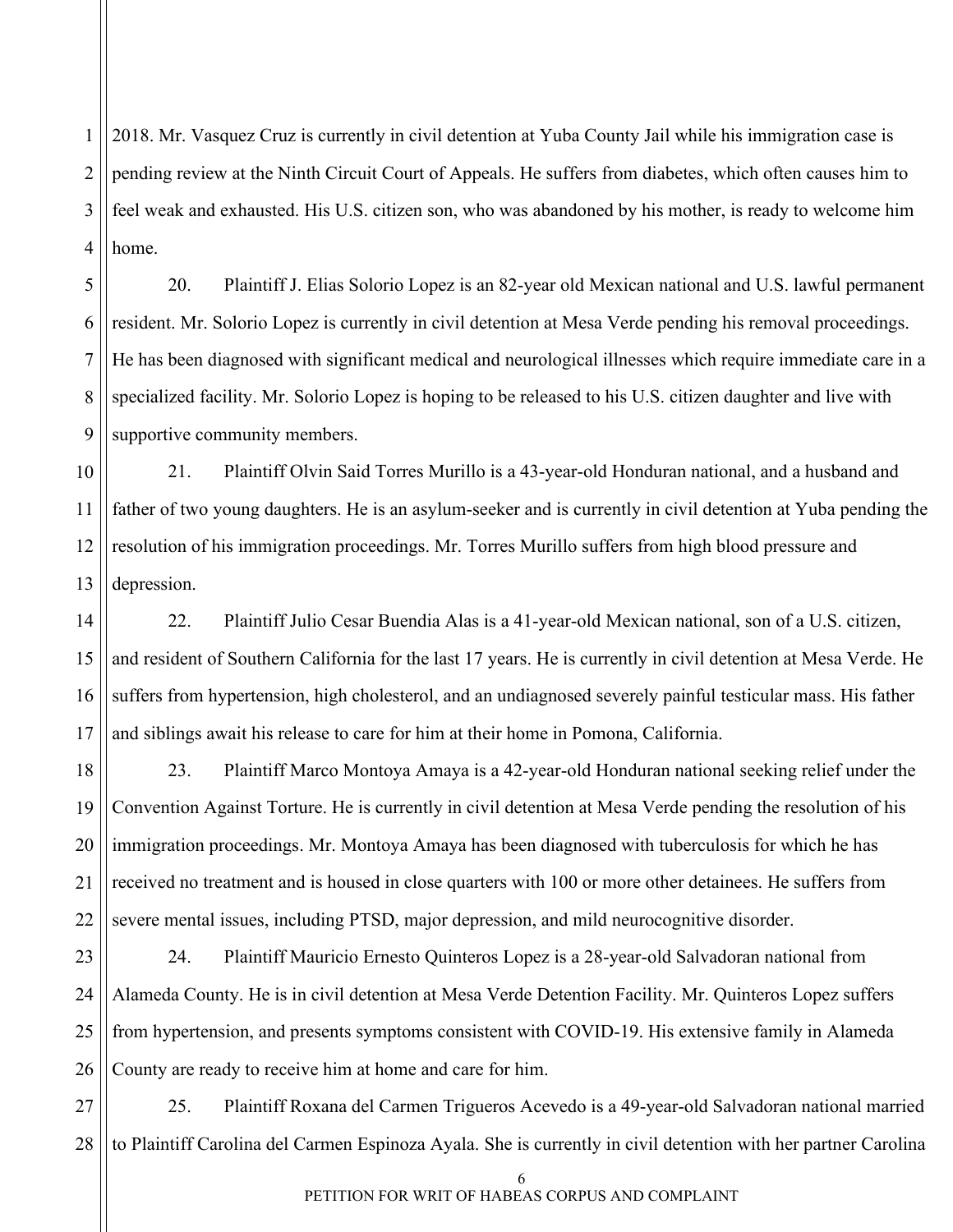1 2 3 4 5 at Mesa Verde. She and Carolina fled persecution based on their sexual orientation, presented themselves at a U.S. Port of Entry, and are now seeking asylum in immigration court. She suffers from hypertension and colitis, which have both worsened due to her detention and the stress from the high-risk of coronavirus infection in her cramped dormitory conditions. Upon release, her family, who have resided in Houston, TX for 25 years, will welcome and take care of her and her partner Carolina.

6 7 8 9 10 11 26. Plaintiff Ernesto Ambrocio Uc Encarnacion is a 31-year-old Mexican national. He is in civil detention at Yuba County Jail pending the resolution of his immigration proceedings. He has suffered from asthma since childhood and currently presents symptoms consistent with COVID-19. He is surrounded by others with similar symptoms in extremely cramped conditions. Mr. Uc Encarnacion has requested and been refused a face mask to stem contagion. His mother has lived in San Francisco for 19 years and awaits his release to care for him.

12 13 14 15 27. Plaintiffs seek issuance of a writ of habeas corpus ordering their release from Mesa Verde and Yuba, and declaratory and injunctive relief to prevent Defendants from continuing to detain them under conditions that pose an imminent threat of irreparable harm, in that their continued detention exposes them to greatly increased risks of contracting COVID-19, resulting in severe illness or death.

<span id="page-9-0"></span>16 **Defendants**

17 18 19 20 21 28. Respondent-Defendant David Jennings is the Acting Field Officer Director for the San Francisco Field Office of ICE and maintains his office in San Francisco, California, within this judicial district. The San Francisco Field Office is responsible for carrying out ICE's immigration detention operations at Mesa Verde and Yuba. Defendant Jennings is a legal custodian of Plaintiffs. He is sued in his official capacity.

22 23 24 25 29. Respondent-Defendant Matthew T. Albence is the Deputy Director and Senior Official Performing the Duties of the Director of ICE. Defendant Albence is responsible for ICE's policies, practices, and procedures, including those relating to the detention of immigrants. Defendant Albence is a legal custodian of Plaintiffs. He is sued in his official capacity.

26 27 30. Respondent-Defendant ICE is a federal law enforcement agency within the Department of Homeland Security. ICE is responsible for the criminal and civil enforcement of immigration laws, including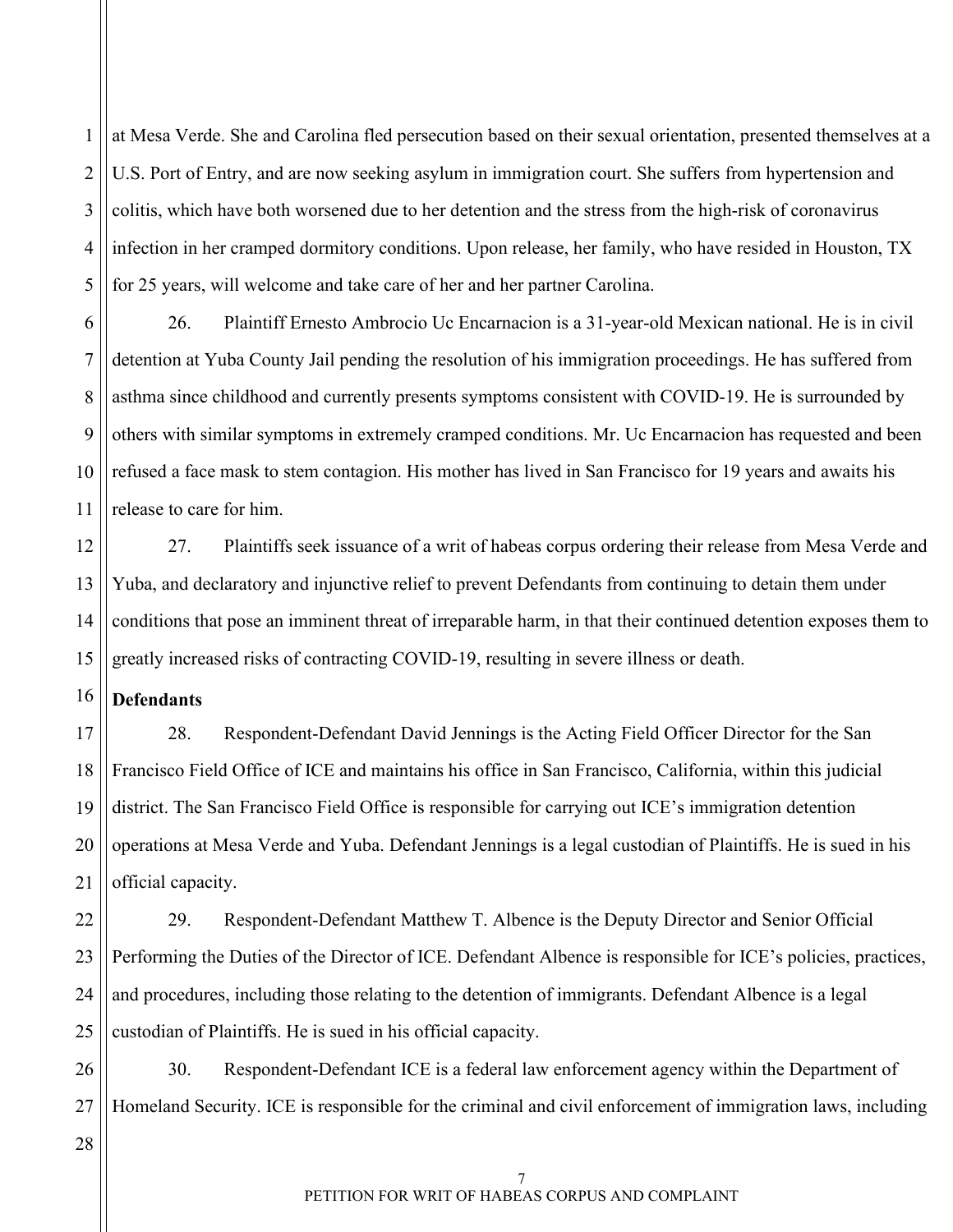1 2 3 the detention and removal of immigrants. Enforcement and Removal Operations ("ERO"), a division of ICE, manages and oversees the immigration detention system. Defendant ICE is a legal custodian of Plaintiffs. **JURISDICTION AND VENUE**

<span id="page-10-0"></span>4 5 6 7 31. This Court has subject matter jurisdiction over this matter under 28 U.S.C. § 1331 (federal question), 28 U.S.C. § 1346 (original jurisdiction), 28 U.S.C. §§ 2201-02 (declaratory relief); 28 U.S.C. § 2241 (habeas jurisdiction), and Article I, Section 9, clause 2 of the United States Constitution (the Suspension Clause).

8 9 10 32. The United States has waived sovereign immunity for this action for declaratory and injunctive relief against one of its agencies and that agency's officers are sued in their official capacities. *See*  5 U.S.C. § 702.

11 12 13 14 33. Venue lies in this judicial district, under 28 U.S.C. § 1391, as venue is proper in any district in which a defendant resides. Venue also is proper in the Northern District of California because Defendants are officers or employees of the United States and a Defendant resides in this District, *see* 28 U.S.C.  $§1391(e)(1)(A).$ 

## **INTRADISTRICT ASSIGNMENT**

34. Pursuant to Civil L. R. 3-2(c), this case is properly assigned to the San Francisco Division of this Court because the action arises in the City and County of San Francisco.

<span id="page-10-2"></span>18

21

<span id="page-10-1"></span>15

16

17

# **ADDITIONAL FACTUAL BACKGROUND**

<span id="page-10-3"></span>19 **COVID-19 Poses Grave Risk of Harm, Including Serious Illness or Death**

20 22 35. COVID-19 is a virus that has reached pandemic status. Because COVID-19 is easily transmitted, and because testing is increasingly available, the numbers of confirmed cases and deaths are expected to grow exponentially in the near term.

23 24 25 26 27 28 36. All human beings share an equal risk of contracting and, upon contraction, transmitting the virus that causes COVID-19. Any adult who contracts the virus may experience life-threatening symptoms. However, people over the age of fifty and those with certain medical conditions face greater chances of serious illness or death from COVID-19. Certain underlying medical conditions increase the risk of serious COVID-19 disease for people of any age, including lung disease, heart disease, hypertension, chronic liver or kidney disease (including hepatitis and dialysis patients), diabetes, epilepsy, hypertension, compromised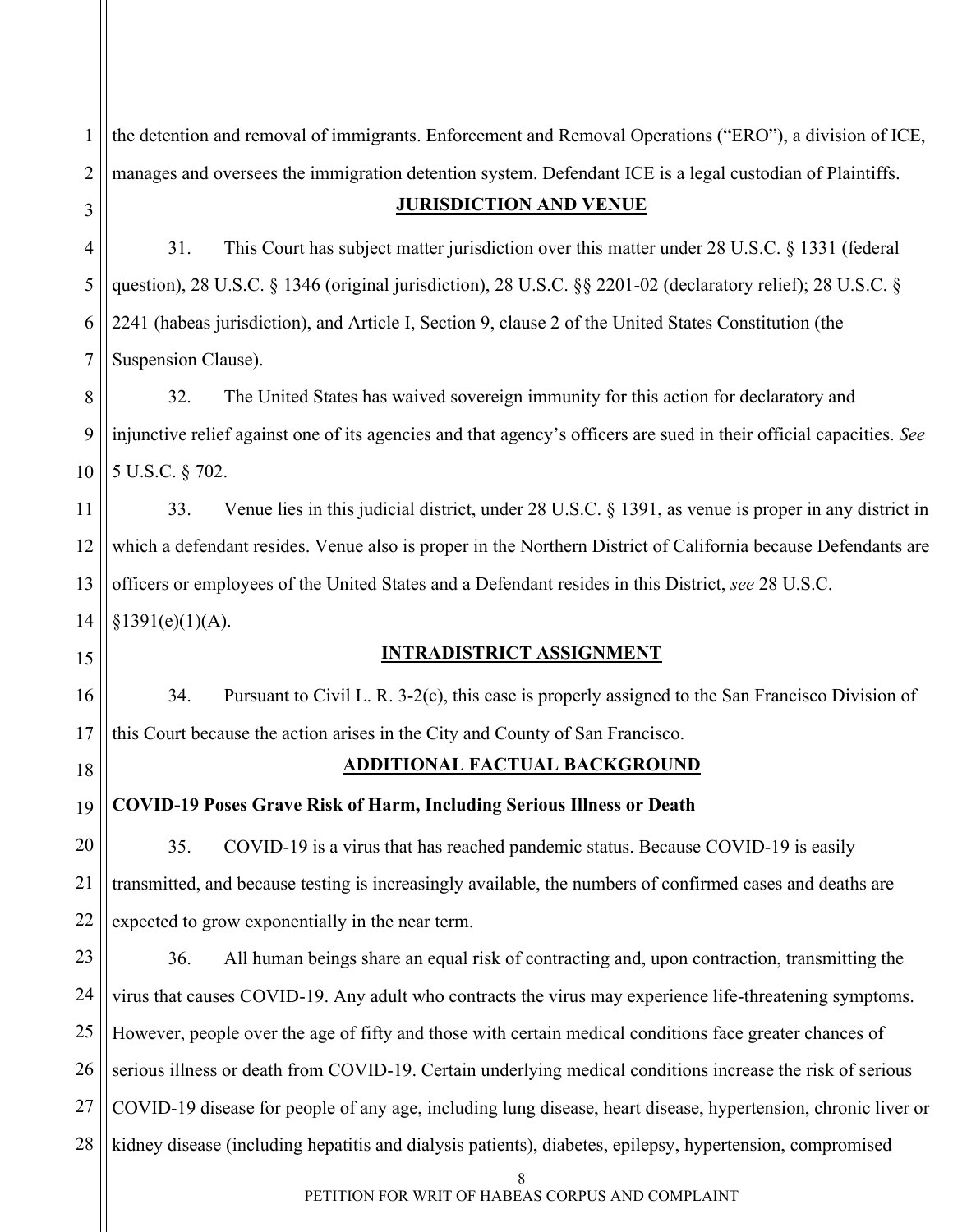1 2 3 4 immune systems (such as from cancer, HIV, or an autoimmune disease), blood disorders (including sickle cell disease), inherited metabolic disorders, stroke, developmental delay, and pregnancy. New information regarding COVID-19 risk factors is coming out daily. Other categories of individuals may have conditions that predispose them to complications from COVID-19, but are not yet identified by the medical literature.

5 6 7 8 9 10 11 12 37. The COVID-19 virus can severely damage lung tissue, which requires an extensive period of rehabilitation, and in some cases, can cause a permanent loss of respiratory capacity. COVID-19 may also target the heart muscle, causing a medical condition called myocarditis, or inflammation of the heart muscle. Myocarditis can affect the heart muscle and electrical system, reducing the heart's ability to pump. This reduction can lead to rapid or abnormal heart rhythms in the short term, and long-term heart failure that limits exercise tolerance and the ability to work. People of all ages and medical backgrounds who have experienced serious cases of COVID-19 describe painful symptoms including vomiting, severe diarrhea, relentless shivering, and suffocating shortness of breath.

38. Emerging evidence suggests that COVID-19 can also trigger an over-response of the immune system, further damaging tissues in a cytokine release syndrome that can result in widespread damage to other organs, including permanent injury to the kidneys and neurologic injury.

13

14

15

16 17 18 39. These complications can manifest at an alarming pace. Individuals can show the first symptoms of COVID-19 infection in as little as two days after exposure, and their condition can seriously deteriorate in as little as five days or sooner. People can also spread COVID-19 but be asymptomatic.

19 20 21 22 40. Most people who develop serious disease will need advanced support. This level of supportive care requires highly specialized equipment that is in limited supply, and an entire team of care providers, including 1:1 or 1:2 nurse to patient ratios, respiratory therapists, and intensive care physicians. This level of support can quickly exceed local health care resources.

23 24 25 26 27 28 41. The need for care, including intensive care, and the likelihood of death, is much higher from COVID-19 infection than from influenza. According to recent estimates, the fatality rate of people infected with COVID-19 is about ten times higher than a severe seasonal influenza, even in advanced countries with highly effective health care systems. For people in the highest risk populations, the fatality rate of COVID-19 infection is about 15 percent—ten times the average rate. Preliminary data from China showed that 20 percent of people in high-risk categories who have contracted COVID-19 there have died.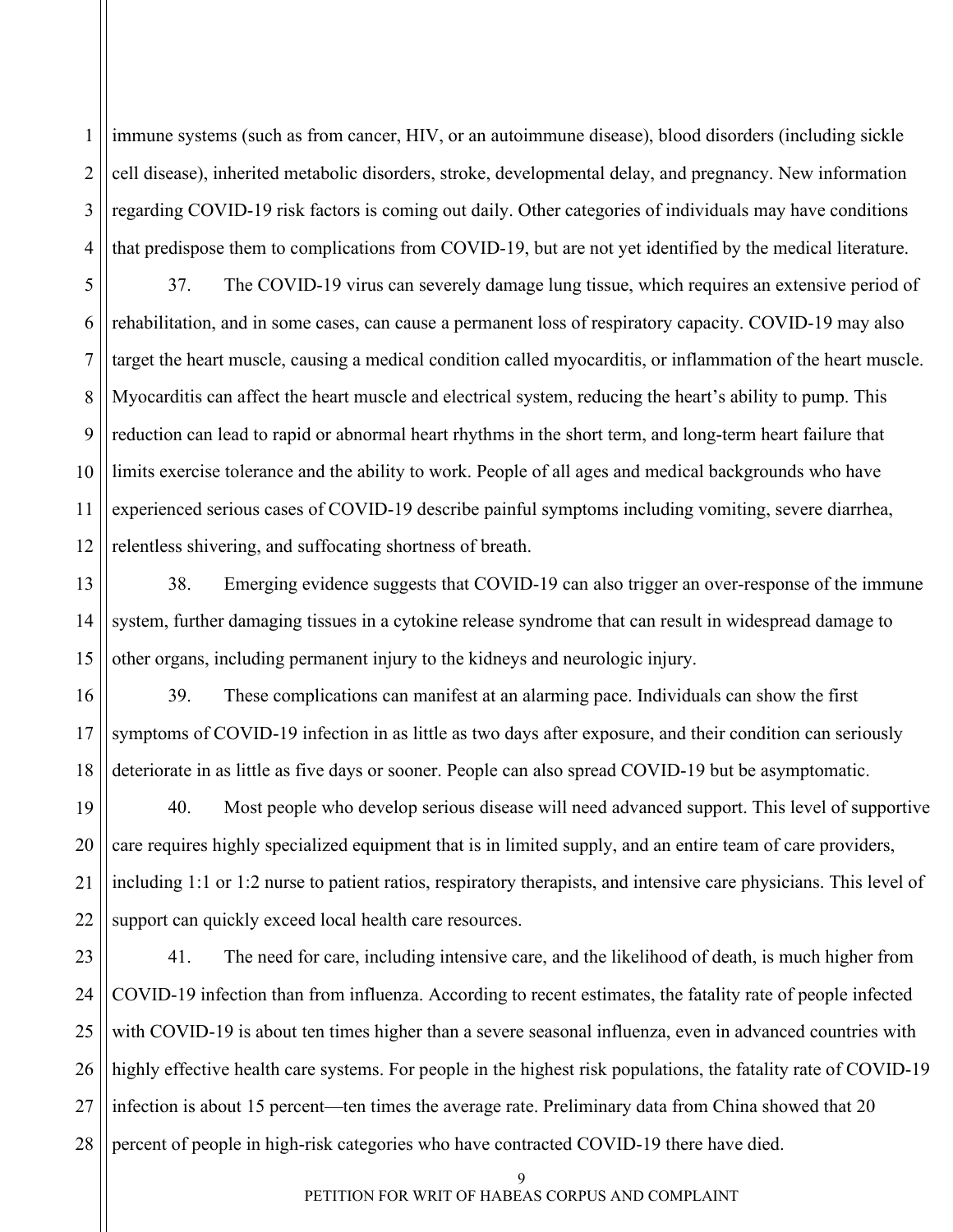2 3 42. People who experience serious cases of COVID-19 who do not die from COVID-19 should expect a prolonged recovery, including the need for extensive rehabilitation for profound reconditioning, loss of digits, neurologic damage, and the loss of respiratory capacity.

43. There is no vaccine against COVID-19, nor is there any known medication to prevent or treat infection. The only known effective measures to reduce the risk for vulnerable people from injury or death from COVID-19 are to prevent them from being infected in the first place, and to limit community spread. Social distancing or remaining physically separated from known or potentially infected individuals, and vigilant sanitation and hygiene, including repeatedly and thoroughly washing hands with soap and water, are the only known effective measures for protecting vulnerable people from COVID-19.

44. Nationally, projections by the CDC indicate that over 200 million people in the United States could be infected with COVID-19 over the course of the epidemic without effective public health intervention, with as many as 1.5 million deaths in the most severe projections.

45. In recent days, the number of reported cases of infection in many parts of the country have shown a frightening increase, and numerous media outlets and public officials estimate that the reported number of deaths could soon follow suit.

## <span id="page-12-0"></span>**People Detained at Mesa Verde and Yuba Face an Elevated Risk of COVID-19 Transmission.**

46. In institutional settings such as immigration detention centers, people who are over the age of 50, or who have medical conditions that put them at high risk of illness if infected by COVID-19, are at grave risk of severe illness and death. Immigration detention facilities are "congregate environments," or places where people live and sleep in close proximity. Infectious diseases that are communicated by air or touch are more likely to spread in these environments. This presents an increased danger for the spread of COVID-19 if and when it is introduced into a facility. This is why enclosed group environments, like cruise ships or nursing homes, have become the sites for the most severe outbreaks of COVID-19.

47. The conditions of immigration detention facilities pose a heightened public health risk for the spread of COVID-19 that is even greater than in non-carceral institutions. Immigration detention facilities have even greater risk of infectious spread because of crowding, the proportion of vulnerable people detained, and often scant medical care resources. People live in close quarters and as a result, cannot achieve

1

4

5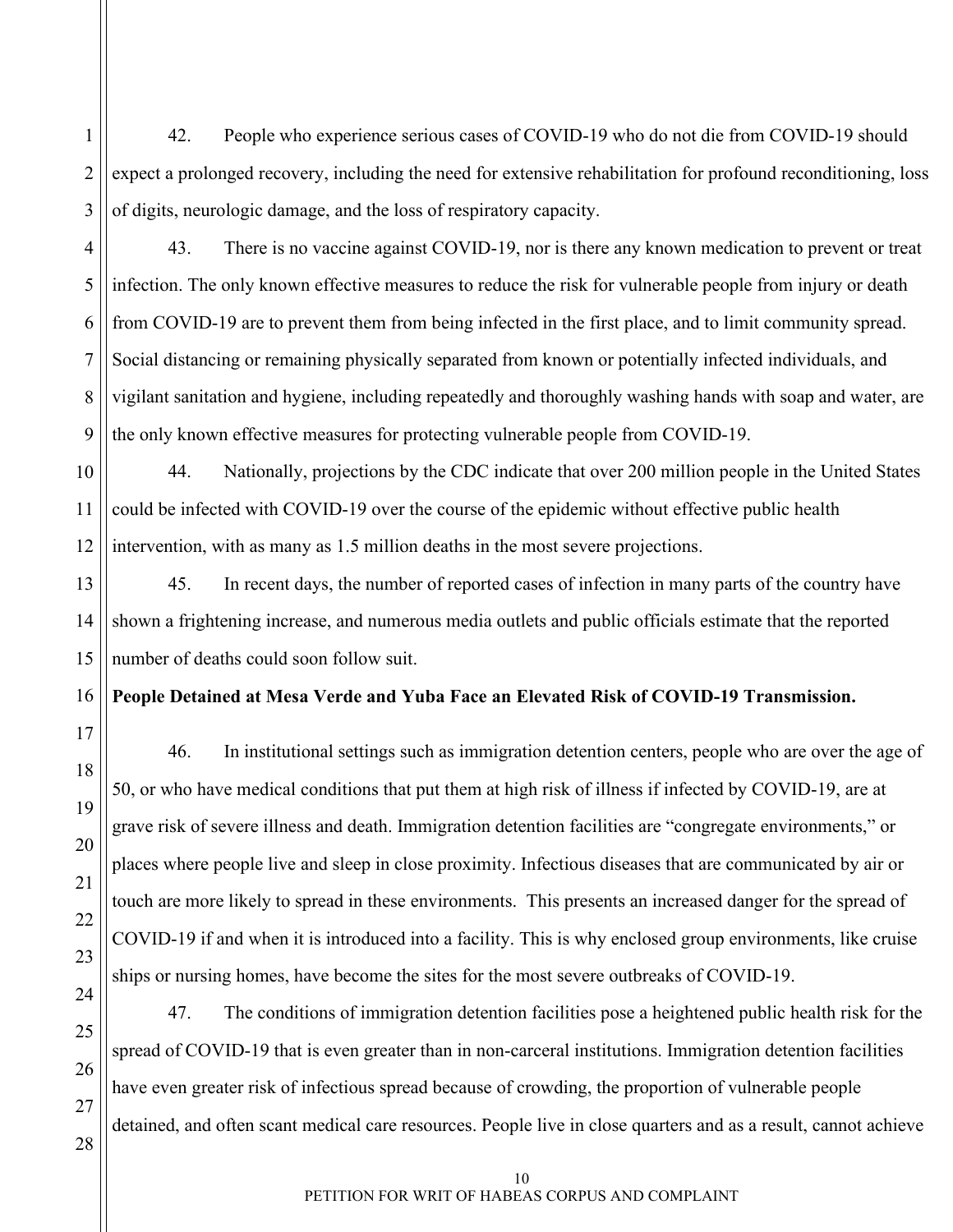1 2 the social distancing needed to effectively prevent the spread of COVID-19. They may be unable to maintain the recommended distance of 6 feet from others and may share or touch objects used by others.

3

4

5

6

7

8

9

10

11

48. For Plaintiffs, it is near impossible for them and others detained in Yuba and Mesa Verde to practice social distancing. Most sleep in barracks-style cells with dozens of others only a few feet away. They endure inadequate hygiene and sanitation which raises the risk of infection and an outbreak. Toilets, sinks, showers are shared, without disinfection between each use. Detainees report frequently not being provided soap, or having to share a single bar of soap among many people, and having to wash their soiled laundry in the shower. Food preparation and service is communal with little opportunity for surface disinfection. Staff arrive and leave on a shift basis, new detainees are introduced into the environment daily without quarantine, and there is limited ability, and little effort, to adequately screen staff, contractors, and visitors for new, asymptomatic infection.

12 13 14 15 16 49. To make matters worse, immigration detention facilities lack adequate medical infrastructure to address the spread of infectious disease and treatment of people most vulnerable to illness in detention. During the H1N1 influenza epidemic in 2009, jails and prisons were sites of severe outbreaks. It is reasonable to expect COVID-19 will also readily spread in detention centers, especially when people cannot engage in proper hygiene and isolate themselves from infected residents or staff.

17 18 19 20 21 22 50. Detention centers are integral components of the public health systems in the communities in which they are located. If many contract COVID-19 in such a facility they will require hospitalization in the community, threatening to overwhelm the community's resources. This problem is particularly acute in rural communities, such as Bakersfield and Marysville, California, in which Mesa Verde and Yuba are situated. In the event of an outbreak of COVID-19 in either Mesa Verde or Yuba, the surrounding communities would be unable to provide adequate medical treatment to infected persons.

#### <span id="page-13-0"></span>23 24 **Population Reduction Through Release, Prioritizing the Release of Those Most Vulnerable to Severe Cases of COVID-19, Will Reduce the Risk of a COVID-19 Outbreak in Mesa Verde and Yuba.**

25 26 27 51. Because risk mitigation is the only known strategy that can protect vulnerable groups from COVID-19, and ICE has demonstrated over and over again that it is both unwilling and unable to implement meaningful risk mitigation measures. Accordingly, public health experts with experience in immigration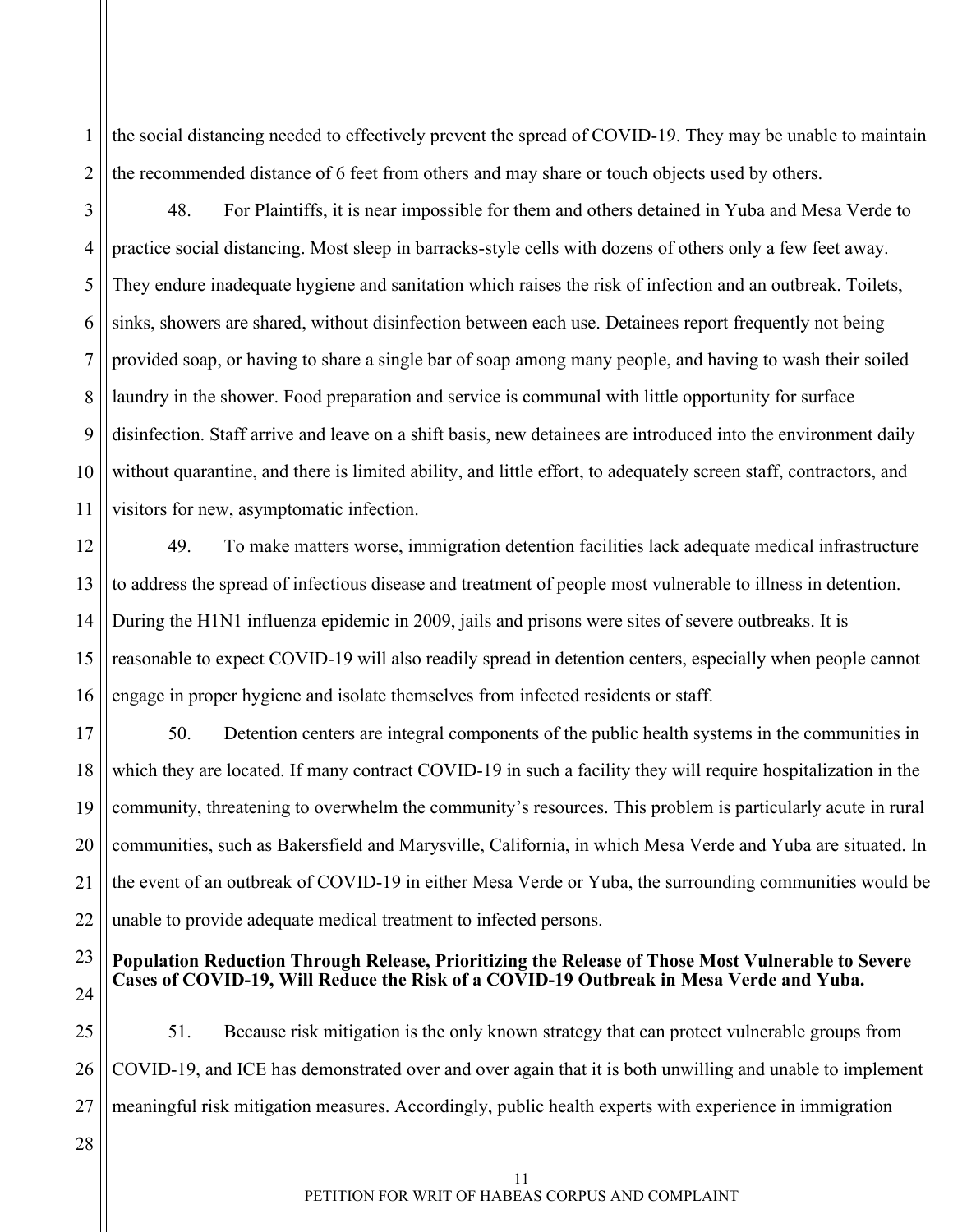2 detention and correctional settings have recommended that detention centers immediately reduce their populations, beginning with the release of detainees most vulnerable to severe cases of COVID-19.

3

4

5

6

7

8

1

52. Dr. Marc Stern, a correctional health expert, has concluded that "[f]or detainees who are at high risk of serious illness or death should they contract the COVID-19 virus, release from detention is a critically important way to meaningfully mitigate that risk." For that reason, Dr. Stern has recommended broad release, beginning with the "release of eligible individuals from detention, with priority given to the elderly and those with underlying medical conditions most vulnerable to serious illness or death if infected with COVID-19."

9 10 11 12 13 53. Dr. Robert Greifinger, a correctional health expert, has concluded that "even with the best-laid plans to address the spread of COVID-19 in detention facilities, release is a key part of a risk mitigation strategy. Accordingly, "[i]n [his] opinion, the public health recommendation is to release high-risk people from detention, given the heightened risks to their health and safety, especially given the lack of a viable vaccine for prevention or effective treatment at this stage."

14 15 16 17 18 19 20 21 22 54. On the basis of information he has reviewed, Dr. Stern recommends immediate consideration of downsizing of Mesa Verde and Yuba, with priority given to those in high risk of harm due to their age and health status. He further recommends that these two facilities begin planning now to downsize further as conditions change. In Dr. Stern's view, downsizing has a number of valuable effects on public health and public safety, and is the only measure that can effectively protect the health and safety of the people who remain in detention. It allows for social distancing; it allows easier provision of preventive measures such as soap for handwashing, cleaning supplies for surfaces, and more frequent laundering and showering; and reduces the overall workload of detention staff so that they can focus on continuing to ensure the safety of detainees.

23 24 25 26 27 55. Dr. Stern has also concluded that the release of detainees serves the broader community because detention centers are integral parts of a community public health infrastructure. Reducing the spread and severity of infection in such a center slows, if not reduces, the number of people who will become ill enough to require hospitalization, which in turn reduces the health and economic burden to the local community.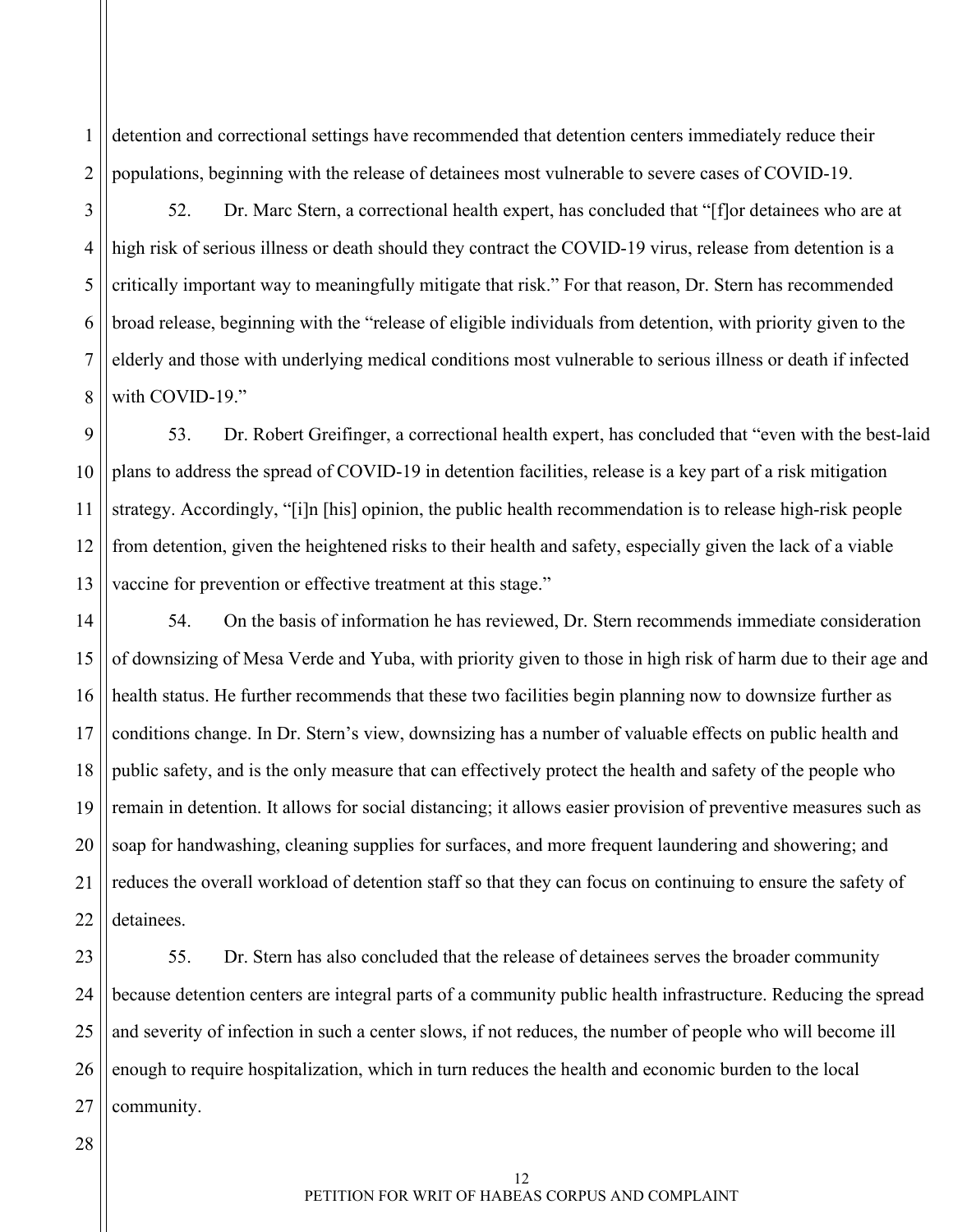1

2 3 4 5 56. For at least the past month, the Department of Homeland Security's own medical experts, who have personally investigated numerous detention facilities, have sounded the alarm on the imminent risks to the health of immigrant detainees and the public at large presented by COVID-19 unless swift mitigation measures, including decreasing the number of immigrant detainees, are taken. Alarmed by ICE's failure to take appropriate action, these experts, each of whom has a served in senior capacities within the DHS, became whistleblowers, writing to Congress, "regarding the need to implement social distancing to reduce the likelihood of exposure to detainees, facility personnel, and the general public, *it is essential to consider releasing all detainees who do not pose an immediate risk to public safety.*<sup>[8](#page-15-2)</sup> They also made their concerns public in an op-ed, explaining that screening incoming detainees and isolating groups exposed to the virus "won't be enough" without rapidly "releas[ing] those who do not pose an immediate danger to public safety."[9](#page-15-3)

57. In the event that a scenario unfolds where vulnerable detainees have already been exposed to COVID-19, the DHS experts recommend the release of detainees to a quarantine setting outside of detention in coordination with local health authorities. Dr. Sandra Hernandez, a public health expert, has identified such release as consistent with the public health and the guidance and directives of state and local public health authorities.

### **LEGAL FRAMEWORK**

### <span id="page-15-1"></span><span id="page-15-0"></span>**Plaintiffs Have a Constitutional Right to Reasonable Safety in Custody.**

58. Whenever the government detains or incarcerates someone, it has an affirmative duty to provide conditions of reasonable health and safety. As the Supreme Court has explained, "when the State takes a person into its custody and holds him there against his will, the Constitution imposes upon it a corresponding duty to assume some responsibility for his safety and general well-being." *DeShaney v. Winnebago County Dept. of Soc. Servs.*, 489 U.S. 189, 199-200 (1989). As a result, the government must provide those in its custody with "food, clothing, shelter, medical care, and reasonable safety." *Id.* at 200.

<span id="page-15-2"></span><sup>8</sup> Letter from Scott A. Allen, MD and Josiah Rich, MD, MPH to Congressional Committee Chairpersons, dated Mar. 19, 2020, available at<https://assets.documentcloud.org/documents/6816336/032020-Letter-From-Drs-Allen-Rich-to-Congress-Re.pdf> (emphasis in original).

<span id="page-15-3"></span><sup>9</sup> *See*, "We must release prisoners to lessen the spread of coronavirus," Washington Post https://www.washingtonpost.com/opinions/2020/03/17/we-must-release-prisoners-lessen-spread-coronavirus/.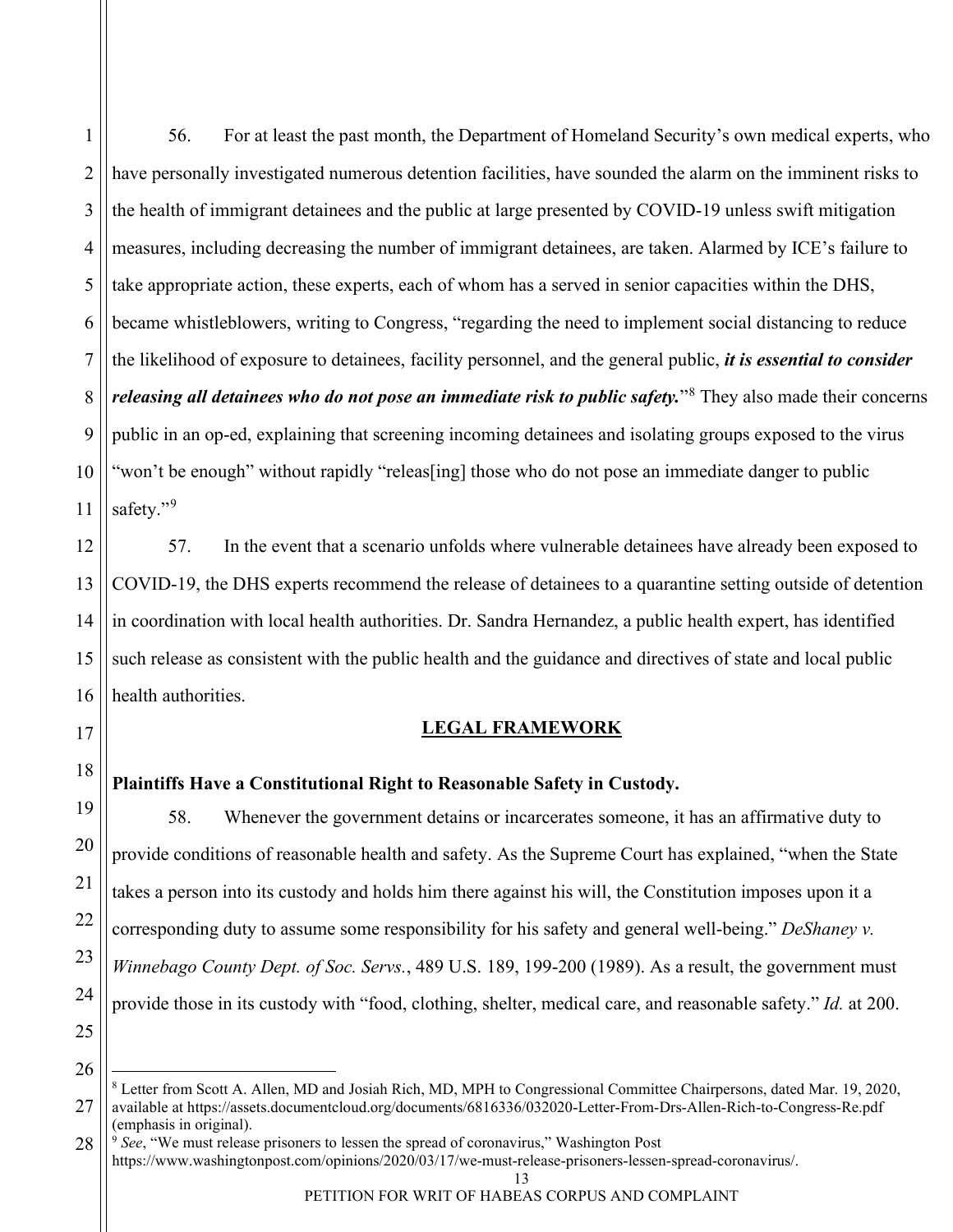1 2 3 4 5 6 59. Conditions that pose an unreasonable risk of future harm violate the Eighth Amendment's prohibition against cruel and unusual punishment, even if that harm has not yet come to pass. The Eighth Amendment requires that "inmates be furnished with the basic human needs, one of which is 'reasonable safety.'" *Helling v. McKinney*, 509 U.S. at 33 (quoting *DeShaney*, 489 U.S. at 200). Accordingly, "[i]t would be odd to deny an injunction to inmates who plainly proved an unsafe, life-threatening condition in their prison on the ground that nothing yet had happened to them." *Id.*

7 8 9 10 60. The Supreme Court has explicitly recognized that the risk of contracting a communicable disease may constitute such an "unsafe, life-threatening condition" that threatens "reasonable safety." *Id.* The Supreme Court also has instructed courts to consider "contemporary standards of decency" when evaluating conditions of confinement. *Helling v. McKinney*, 509 U.S. 25, 36 (1993).

11 12 13 14 15 16 17 18 61. The constitutional protections afforded to immigration detainees are more comprehensive than those afforded to criminal defendants. Immigrant detainees, even those with prior criminal convictions, are *civil detainees* held pursuant to *civil* immigration laws. *Zadvydas v. Davis*, 533 U.S. 678, 690 (2001). Even those who in the past were convicted of crimes are solely being detained pursuant to their immigration status, having completed their criminal sentences. Because detained immigrants are civil detainees, their constitutional protections while in custody are derived from the Fifth Amendment. The Eighth Amendment prohibits punishment that is "cruel and unusual," whereas the Due Process Clause of the Fifth Amendment prohibits *any punishment at all.* 

19 20 21 22 23 24 25 26 62. The Ninth Circuit has applied this principle to make clear that civil detainees, like Plaintiffs here, are entitled to conditions of confinement that are superior to those of convicted prisoners and to those of criminal pretrial detainees. *Jones v. Blanas*, 393 F.3d 918, 933-34 (9th Cir. 2004), *cert. denied*, 546 U.S. 820 (2005); *see also King v. Cnty. of Los Angeles*, 885 F.3d 548, 557 (9th Cir. 2018) (finding presumption of punitive, and thus unconstitutional, treatment where conditions of confinement for civil detainees are similar to those faced by pre-trial criminal detainees). Conditions of confinement violate this standard when they deprive people in civil custody of a basic human need, including safety, and the risk of deprivation cannot be justified by a legitimate governmental interest or is excessive despite a legitimate governmental interest.

27 28 63. The risk that Plaintiffs fear—that the unsafe conditions in Mesa Verde and Yuba cause them to actually contract COVID-19, and that they will face a heightened risk of morbidity or mortality—does not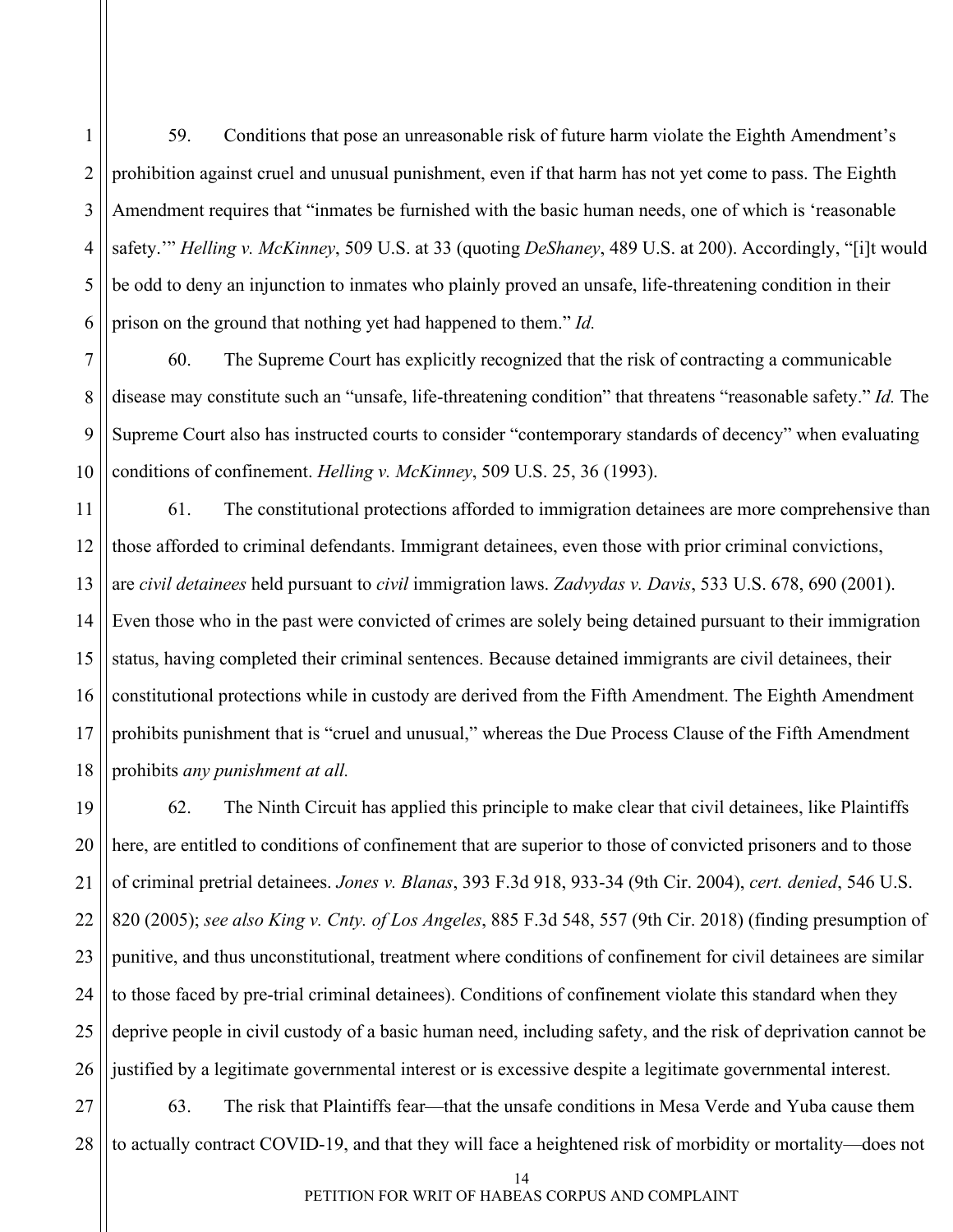1 2 3 4 5 6 need to become a reality for there to be a violation of their constitutional rights. A Due Process violation may arise, and a court may fashion remedies even *before* a plaintiff has contracted a communicable disease or such disease has spread within a facility. *See Helling v. McKinney,* 509 U.S. 25, 33 (1993); *Lareau v. Manson,* 651 F.2d 96, 105 (2d Cir. 1981); *Hernandez v. Cnty. of Monterey*, 110 F.Supp.3d 929, 957 (N.D. Cal. 2015) (finding need for injunction where civil detainees kept at "heightened risk of contracting" a communicable disease).

#### <span id="page-17-0"></span>7 **ICE Has the Authority to Release Detained People in Its Custody.**

8 9 10 11 12 13 14 15 16 17 64. It is well within ICE's authority to comply with these constitutional requirements by releasing people to remedy the conditions of confinement in Mesa Verde and Yuba that put Plaintiffs and others detained there at an unreasonably high risk of contracting COVID-19. In fact, ICE has routinely exercised this discretion to release particularly vulnerable detainees like Plaintiffs. As former Deputy Assistant Director for Custody Programs in ICE Enforcement and Removal Operations Andrew Lorenzen-Strait has stated, "ICE has exercised and still exercises discretion for purposes of releasing individuals with serious medical conditions from detention." In fact, "ICE exercises humanitarian parole authority *all the time* for serious medical reasons." This exercise of discretion comes from a long line of agency directives explicitly instructing officers to exercise favorable discretion in cases involving severe medical concerns and other humanitarian equities militating against detention.

18

65. ICE's discretion applies regardless of the statutory basis for a noncitizen's detention.

19 20 21 22 23 24 25 26 66. When conditions of confinement in an immigration detention facility lead to uniformly unsafe conditions that rise to the level of a constitutional violation, the only available remedy is to reduce levels of detention unless and until conditions can be brought in line with constitutional standards. For example, in a recent case challenging conditions of confinement in Border Patrol detention facilities along the Arizona border, Judge David C. Bury ordered that the Constitution prohibited Border Patrol from continuing to detain any person to whom it did not provide a bed, shower, nutritious food, and a screening by a medical professional within 48 hours of book-in. *Unknown Parties v. Nielsen*, CV-15-00250-TUC-DCB, 2020 WL 813774, \*1 (D. Az. Feb. 19, 2020).

28

15 PETITION FOR WRIT OF HABEAS CORPUS AND COMPLAINT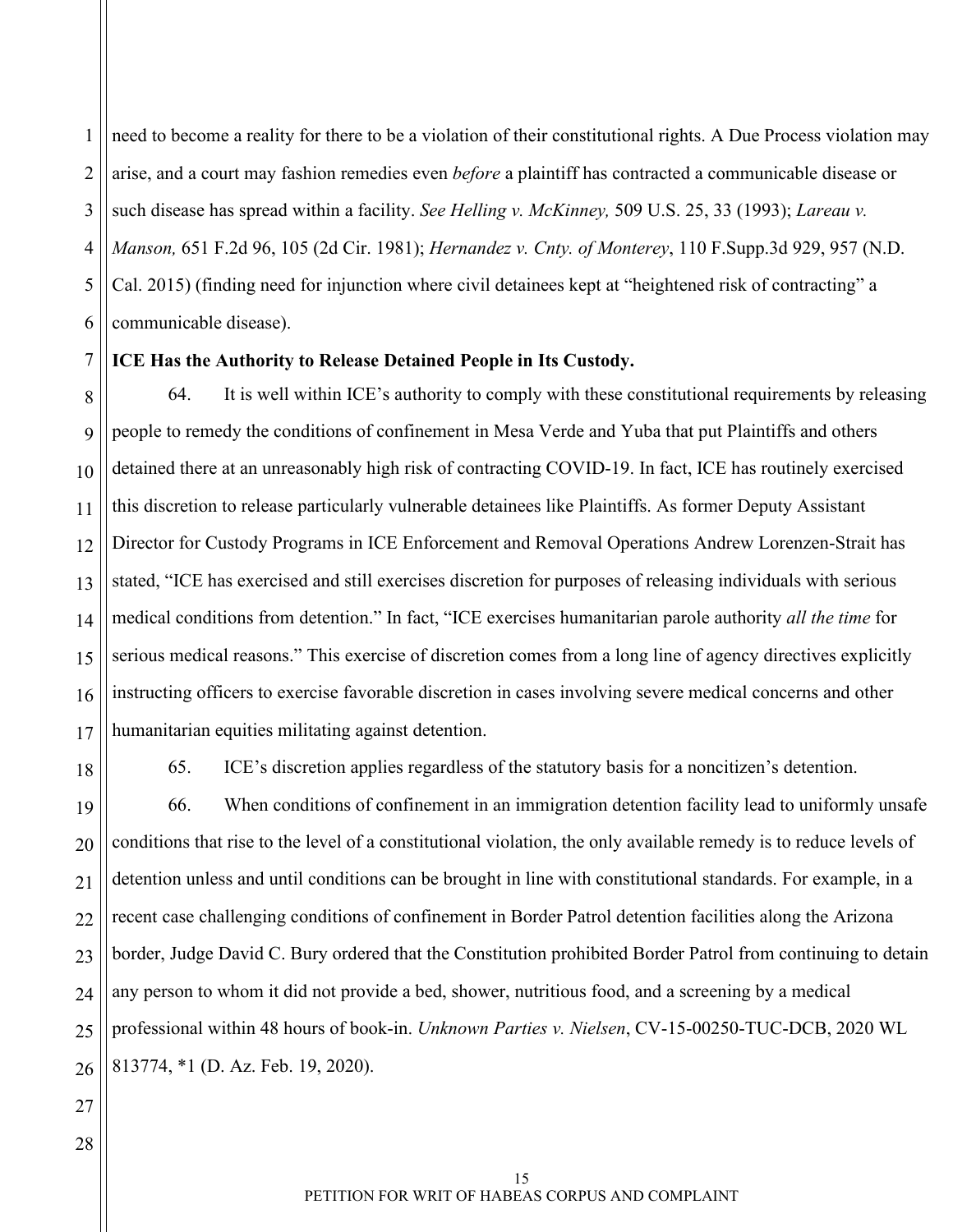#### <span id="page-18-0"></span>2 **This Court Has Authority to Order Plaintiffs' Release to Vindicate Their Fifth Amendment Rights, and Such Relief Is Appropriate Here.**

3 4 5 6 7 8 67. While the circumstances of this case are novel and emerging, the Court's authority to order Plaintiffs' release to ensure their constitutional rights are protected is not. "Federal courts possess whatever powers are necessary to remedy constitutional violations because they are charged with protecting these rights." *Stone v. City & Cnty. of San Francisco*, 968 F.2d 850, 861 (9th Cir. 1992). As a result, "[w]hen necessary to ensure compliance with a constitutional mandate, courts may enter orders placing limits on a prison's population." *Brown v. Plata*, 563 U.S. 493, 511 (2011).

9 10 11 12 68. Courts have regularly exercised this authority to remedy constitutional violations caused by overcrowding. *Duran v. Elrod*, 713 F.2d 292, 297-98 (7th Cir. 1983), *cert. denied*, 465 U.S. 1108 (1984) (concluding that court did not exceed its authority in directing release of low-bond pretrial detainees as necessary to reach a population cap).

13 14 15 16 69. The same principle applies here. As the constitutional principles and public health experts make clear, releasing Plaintiffs is the only viable remedy to ensure their safety from the threat to their health that COVID-19 poses. Plaintiffs are older adults and/or people with medical conditions who are at particularly grave risk of severe illness or death if they contract COVID-19.

17 18 19 20 21 22 23 70. In the face of this great threat, social distancing and hygiene measures are Plaintiffs' only defense against COVID-19. Those protective measures are exceedingly difficult, if not impossible, in the environment of an immigration detention center, where Plaintiffs share toilets, sinks, and showers, eat in communal spaces, and are in close contact with the many other detainees and officers around them. These conditions pose even greater risk of infectious spread, and as a result, Plaintiffs face unreasonable harm from continued detention. It is also well documented that even in "normal" times, ICE has been ineffective in ceasing the spread of communicable diseases within detention centers. And, these are not normal times.

<span id="page-18-1"></span>24

1

### **INJUNCTIVE AND DECLARATORY RELIEF ALLEGATIONS**

25 26 71. Plaintiffs repeat and reallege the allegations contained in all preceding paragraphs as though fully set forth herein.

27 28 72. An actual and substantial controversy exists between Plaintiffs and Defendants regarding their respective legal rights and duties. Plaintiffs contend that Defendants have violated Plaintiffs' constitutional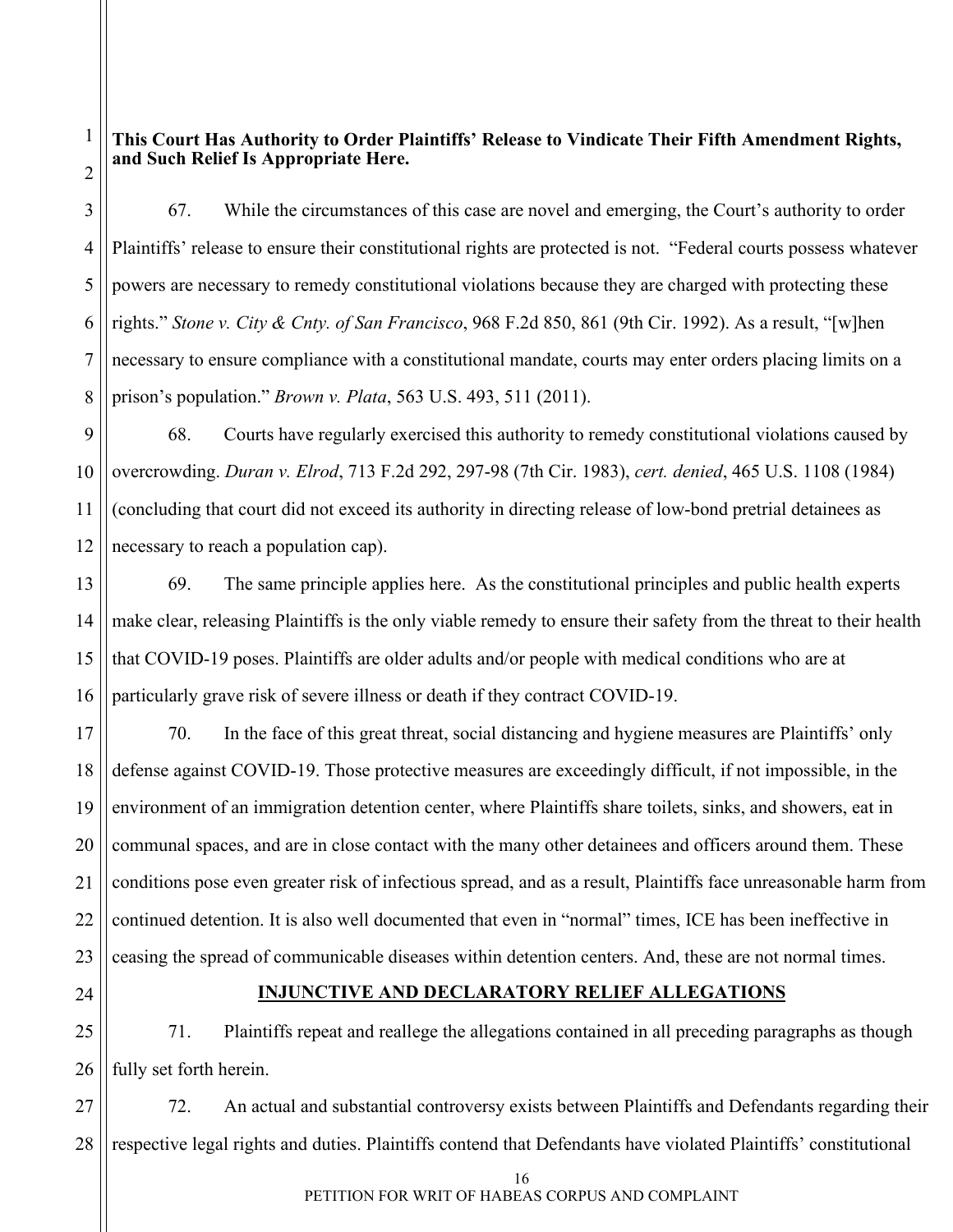1 2 rights as alleged above. Defendants deny that their conduct violates any such rights and intend to continue such conduct.

3 4 73. Moreover, in view of Defendants' policies and practices, Plaintiffs are threatened with continuing and future deprivations of their rights.

5 6 7 8 74. Defendants' conduct as alleged above has caused and, absent injunctive relief or a writ of habeas corpus, will continue to cause irreparable harm to Plaintiffs by exposing Plaintiffs to unacceptably increased risk of irreparable harm, including serious injury and death. In the absence of immediate relief, Plaintiffs will continue to be deprived of these rights.

9 10 75. There is no adequate remedy at law for the continuing violations by Defendants of Class members' constitutional and statutory rights.

<span id="page-19-0"></span>11

# **CLAIM FOR RELIEF**

#### <span id="page-19-1"></span>12 13 **Violation of Fifth Amendment Right to Substantive Due Process (Unlawful Punishment; Freedom from Cruel Treatment and Conditions of Confinement)**

14 15 76. Plaintiffs repeat and reallege the allegations contained in all preceding paragraphs as though fully set forth herein.

16 17 18 19 77. The Fifth Amendment to the U.S. Constitution guarantees that civil detainees, including all immigrant detainees, may not be subjected to punishment. The federal government violates this substantive due process right when it subjects civil detainees to conditions of confinement that amount to punishment or create an unreasonable risk to detainees' safety and health.

20 21 22 78. Defendants' conditions of confinement subject Plaintiffs to heightened risk of contracting COVID-19, for which there is no vaccine, known treatment, or cure. Defendants are subjecting Plaintiffs to a substantial risk of serious harm.

79. For these reasons, Defendants' ongoing detention of Plaintiffs constitutes punishment and

23 24 violates the Due Process Clause of the Fifth Amendment.

25

26

27

28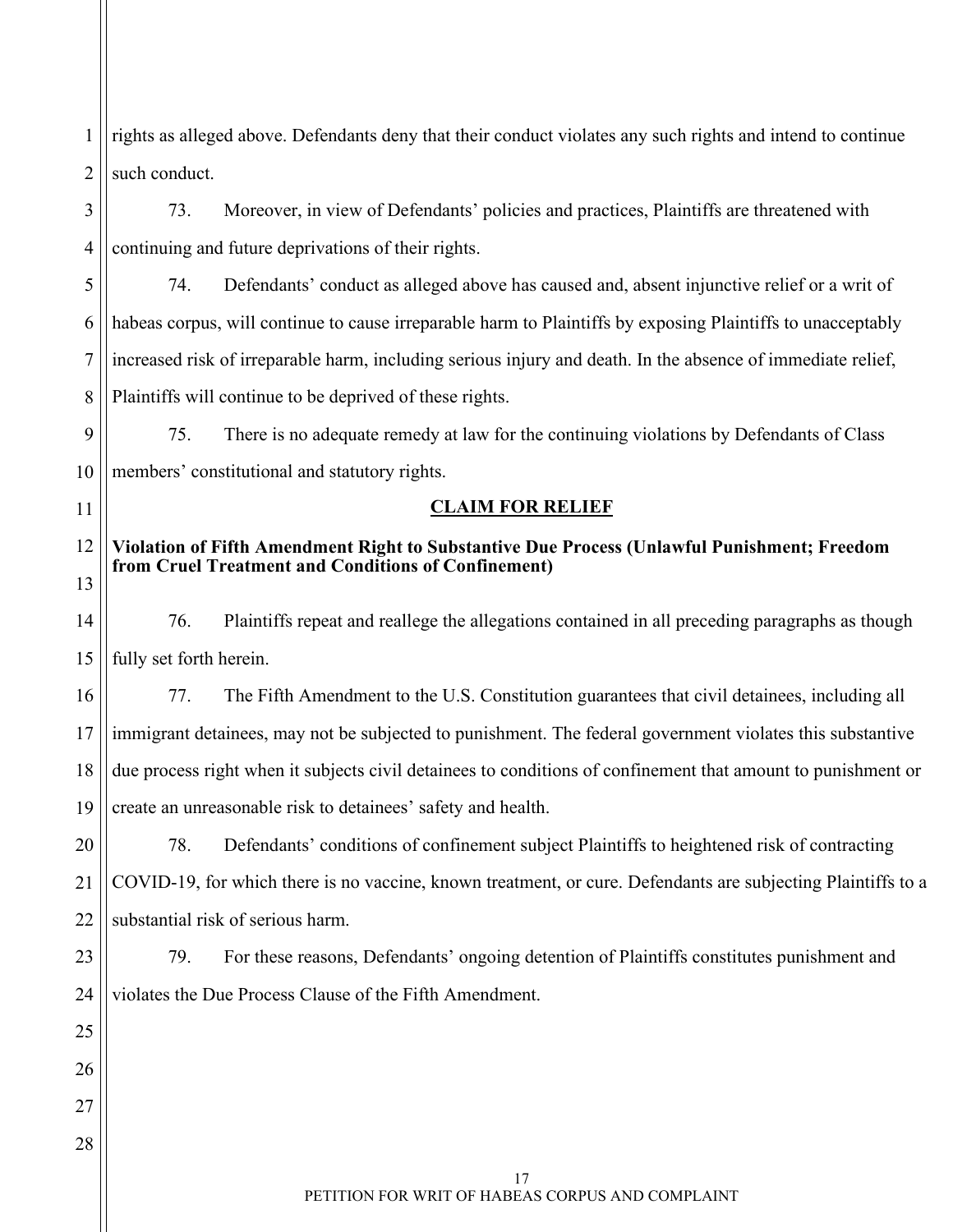<span id="page-20-0"></span>

| $\mathbf{1}$   | <b>PRAYER FOR RELIEF</b> |                                                                                             |                                                                                                    |  |  |
|----------------|--------------------------|---------------------------------------------------------------------------------------------|----------------------------------------------------------------------------------------------------|--|--|
| 2              |                          | <b>WHEREFORE, the Plaintiffs respectfully ask this Court to grant the following relief:</b> |                                                                                                    |  |  |
| 3              | 1.                       |                                                                                             | Issue a Writ of Habeas Corpus and order the immediate release of Plaintiffs, with appropriate      |  |  |
| $\overline{4}$ |                          |                                                                                             | precautionary public health measures, on the ground that their continued detention violates the    |  |  |
| 5              |                          | Due Process Clause;                                                                         |                                                                                                    |  |  |
| 6              | 2.                       |                                                                                             | In the alternative, issue injunctive relief ordering Defendants to immediately release Plaintiffs, |  |  |
| 7              |                          |                                                                                             | with appropriate precautionary public health measures, on the grounds that their continued         |  |  |
| 8              |                          | detention violates the Due Process Clause;                                                  |                                                                                                    |  |  |
| 9              | 3.                       |                                                                                             | Issue a declaration that the conditions under which Plaintiffs and others are confined at Mesa     |  |  |
| 10             |                          |                                                                                             | Verde and Yuba place Plaintiffs at an unreasonable risk of contracting serious illness and         |  |  |
| 11             |                          | death, in violation of the Due Process Clause;                                              |                                                                                                    |  |  |
| 12             | 4.                       |                                                                                             | Award Plaintiffs reasonable attorneys' fees, costs, and other disbursements in this action         |  |  |
| 13             |                          |                                                                                             | permitted under the Equal Access to Justice Act ("EAJA"), as amended, 5 U.S.C. § 504 and           |  |  |
| 14             |                          | 28 U.S.C. § 2412, and on any other basis justified under law; and                           |                                                                                                    |  |  |
| 15             | 5.                       | Grant any and all other such relief that this Court deems just and equitable.               |                                                                                                    |  |  |
| 16             | Dated: March 24, 2020    |                                                                                             | Respectfully submitted,                                                                            |  |  |
| 17             |                          |                                                                                             | /s/ William S. Freeman                                                                             |  |  |
| 18             |                          |                                                                                             | William S. Freeman<br>Sean Riordan                                                                 |  |  |
| 19             |                          |                                                                                             | Angélica Salceda<br>AMERICAN CIVIL LIBERTIES UNION                                                 |  |  |
| 20             |                          |                                                                                             | FOUNDATION OF NORTHERN CALIFORNIA                                                                  |  |  |
| 21             |                          |                                                                                             | Manour Raju                                                                                        |  |  |
| 22             |                          |                                                                                             | Matt Gonzalez<br>Francisco Ugarte                                                                  |  |  |
| 23             |                          |                                                                                             | Genn Ellis Beier<br>Emilou H. Maclean                                                              |  |  |
| 24             |                          |                                                                                             | OFFICE OF THE PUBLIC DEFENDER<br><b>SAN FRANCISCO</b>                                              |  |  |
| 25             |                          |                                                                                             |                                                                                                    |  |  |
| 26             |                          |                                                                                             |                                                                                                    |  |  |
| 27             |                          |                                                                                             |                                                                                                    |  |  |
| 28             |                          |                                                                                             |                                                                                                    |  |  |
|                |                          | 18                                                                                          |                                                                                                    |  |  |